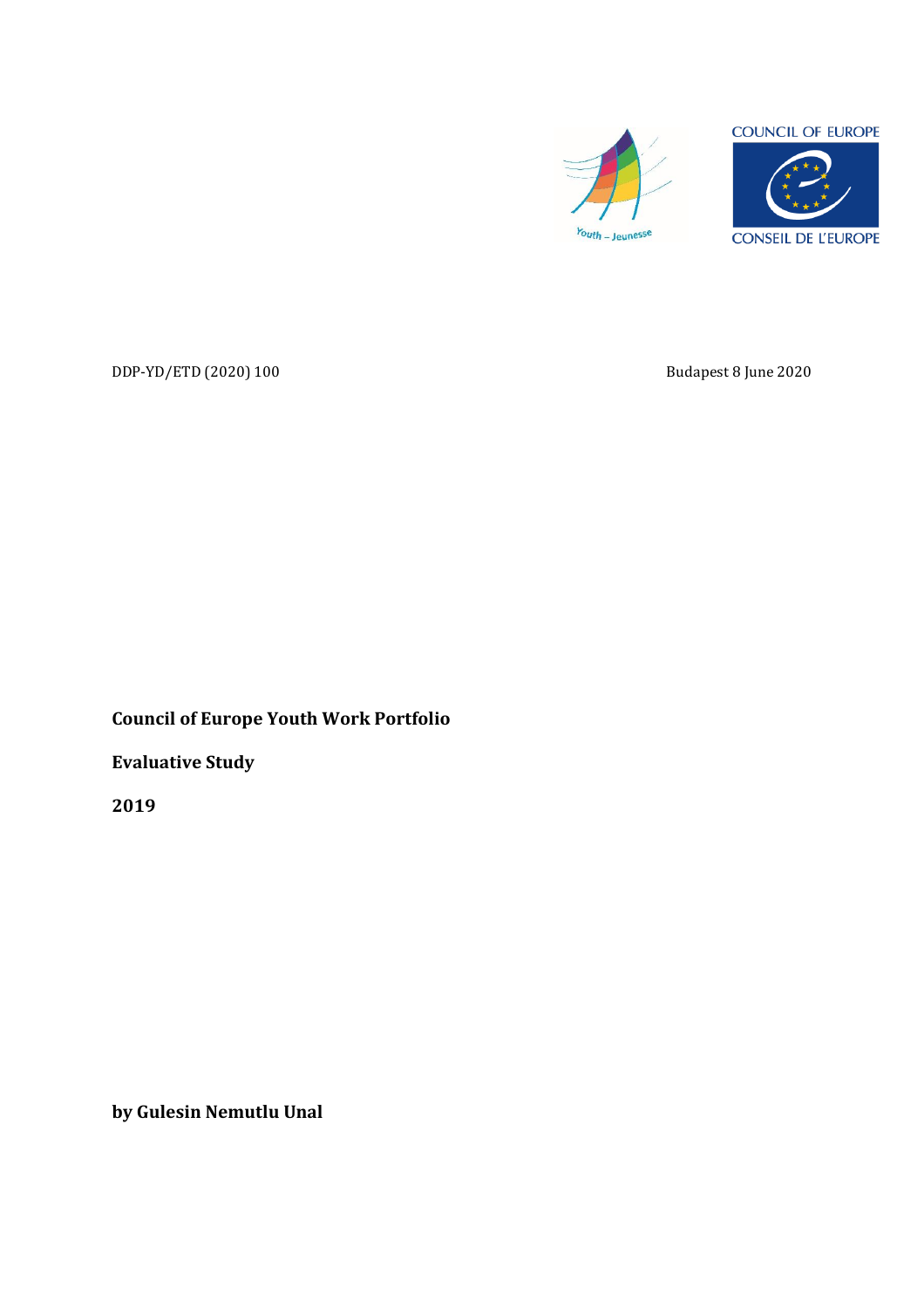# **Table of Contents**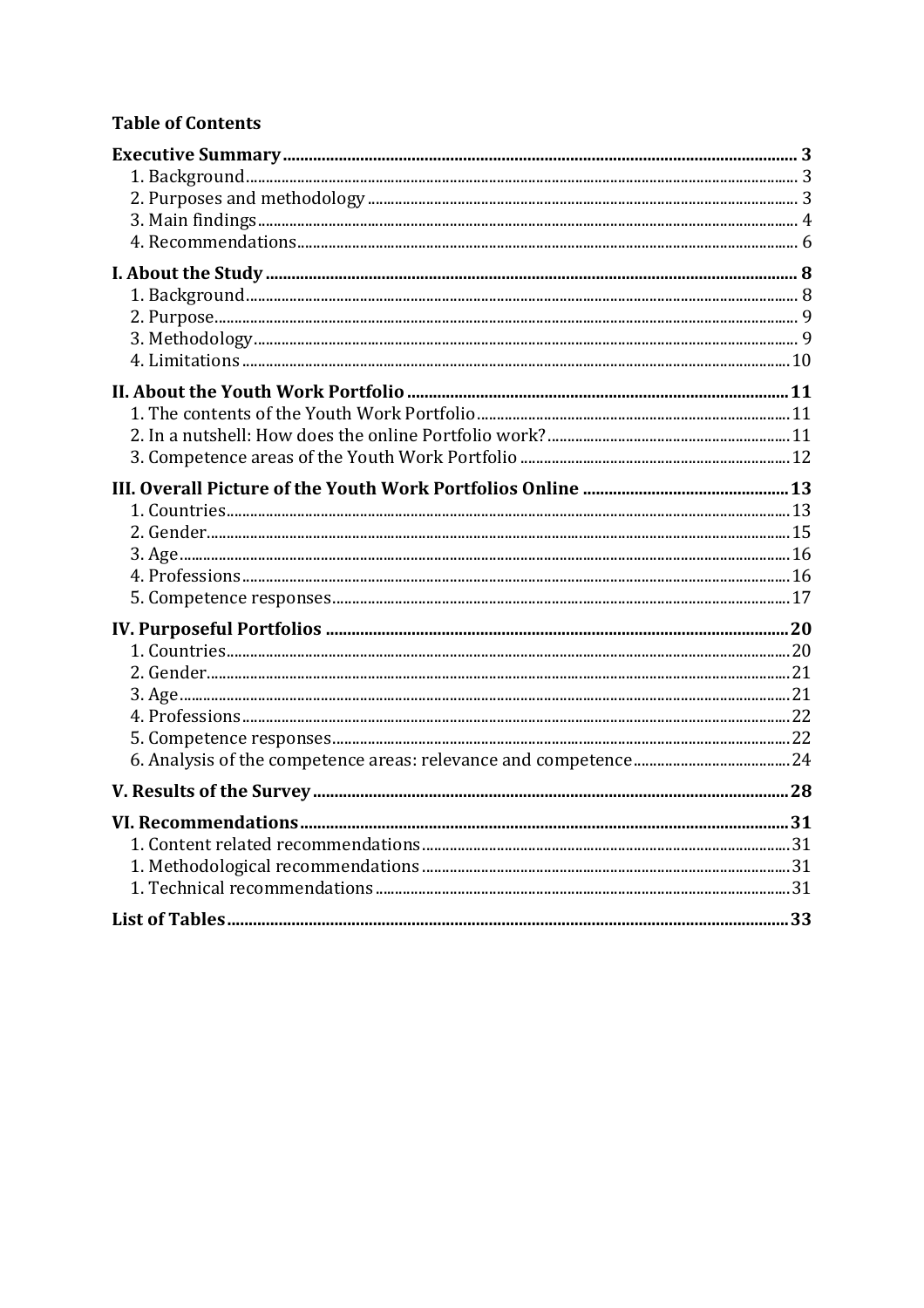#### **Executive Summary**

### **1. Background**

Youth work is one of the programme orientations of the Youth for Democracy Programme of the Council of Europe. The Youth Work Portfolio has been developed to assist young people with the youth work in which they are involved, through self-assessment and recognition of competences they gained as a youth worker.

The Council of Europe Youth Work Portfolio was revised and made available online to help youth workers and youth leaders to assess and plan further development of the youth work competences.

Since 2017, more than 500 online portfolios have been published, and many more organisations reported use of the offline brochure of Portfolio during different educational activities.

### **2. Purposes and Methodology**

In 2019 the Council of Europe decided to invest in a study that would provide a basis for the upcoming revision and update of the Youth Work Portfolio to increase its potential outreach and reflect the developments in the field, notably those resulting from the adoption by the Committee of Ministers of the Recommendation on Youth Work – CM/Rec(2017)4.

The study has the following objectives:

- 1. To provide an analysis of the overall profile of users including age, occupation, role in their organisation and their purpose of using the Portfolio.
- 2. To provide a statistical analysis on the Portfolio website: number of users, portfolios created etc.
- 3. To provide insight into : how the Portfolio is promoted and disseminated; which circumstances and for which purpose the Portfolio is used in youth work activities; to what extent the Portfolio serves its key functions such as analysing the current state of youth work competency, gathering evidence and explaining youth work to others; what the main challenges and obstacles are in using the online portfolio; the potential for further development and dissemination; how the portfolio is used inside and outside youth work activities and how helpful is the proposed competency framework for users.

Keeping in mind the vast variety of practices of youth work in Europe<sup>1</sup> while taking into consideration the wide scope of the Youth Work Portfolio's target group, in order to be in line with the objectives set for the Study; the data collection is kept limited to;

- the statistics provided by the Youth Department,
- a survey among online Youth Work Portfolio users and

<sup>1</sup> Council of Europe, the Committee of Ministers. (2017). Recommendation CM/Rec(2017)4 of the Committee of Ministers to member States on youth work.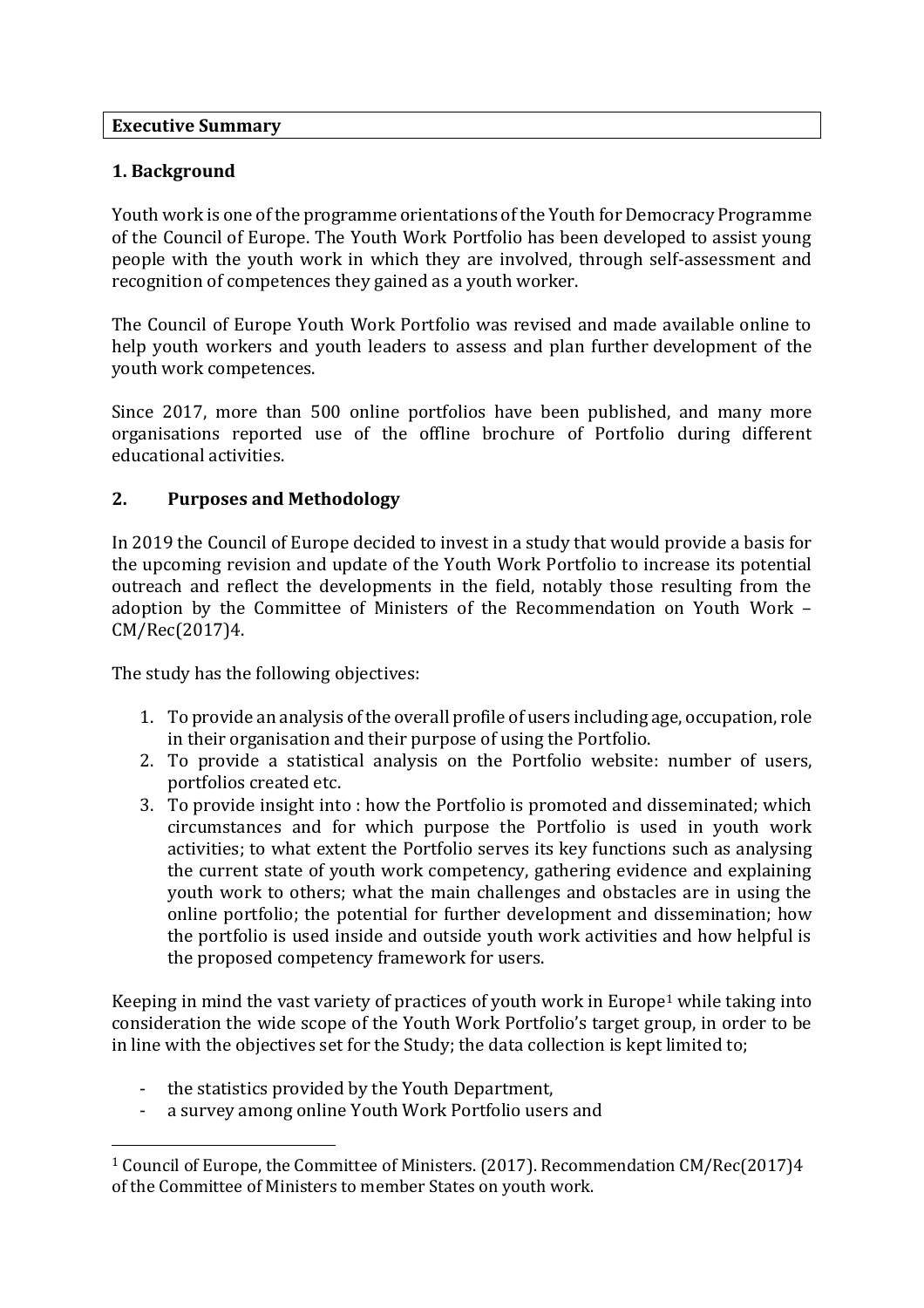- a desk research about the use of Youth Work Portfolio within the youth field.

The statistics were analysed for two sets: the entire group and a so-called 'Purposeful Portfolio' group, consisting of Portfolios which have been developed to a 'sufficient' extent. The threshold for this differentiation is set based on two factors; the users who have responded to at least 4 of the 8 competence fields and again at least in 10 of the 32 competences were considered to be 'sufficient'.

### **3. Main findings**

### *Demographics*

In the scope of this study a total number of 579 portfolios were analysed.

A vast majority of the users are from Council of Europe member states (86%). The United Kingdom, Spain and Croatia have the highest number of users whereas there are no users from Liechtenstein, Denmark, Andorra, Monaco and San Marino. When looking at non-CoE countries, Belarus has the highest number of users. The Youth Department of the Council of Europe also works with youth workers from the following countries, yet there is no user from these countries in the Portfolio database (listed in alphabetical order): Algeria, Israel, Jordan, Kosovo\*, Lebanon, Libya, Morocco, Palestinian Authority, Syria, Tunisia. The distribution of countries in the Purposeful Portfolio group shows a similar trend.

The percentage of female users (60%) is almost twice the number of male users (33%). The distribution of countries in the Purposeful Portfolio group shows a similar trend.

One third of the users are aged between 25 to 30 years old. Around 80% of all users are aged between 19 to 40 years old. Yet, when we look at the Purposeful Portfolio group, we see that the highest percentage (34%) of users is between the age of 19 to 24. This difference shows us that the users who used the Portfolio website to a meaningful extent are in general younger than the ones who have only registered and responded to a few competence fields.

Analysing the age distribution together with gender information provided; 19% of the users are female between 25 to 30 years of age. If we enlarge the age interval to 19 to 40 years, the percentage of female users becomes 50% of all users within this age range.

In terms of professions, the percentage of volunteers is relatively high with being 19% of all users. Yet the leading group in professions is full time youth workers with 34%. Here again, when we look at the data from the Purposeful Portfolio group, we see that the volunteers (with 30%) are higher in percentage than the full-time youth workers (23%). So once more, the volunteers (who are demographically younger) responded to the Youth Work Portfolio more 'sufficiently' than the full-time youth workers.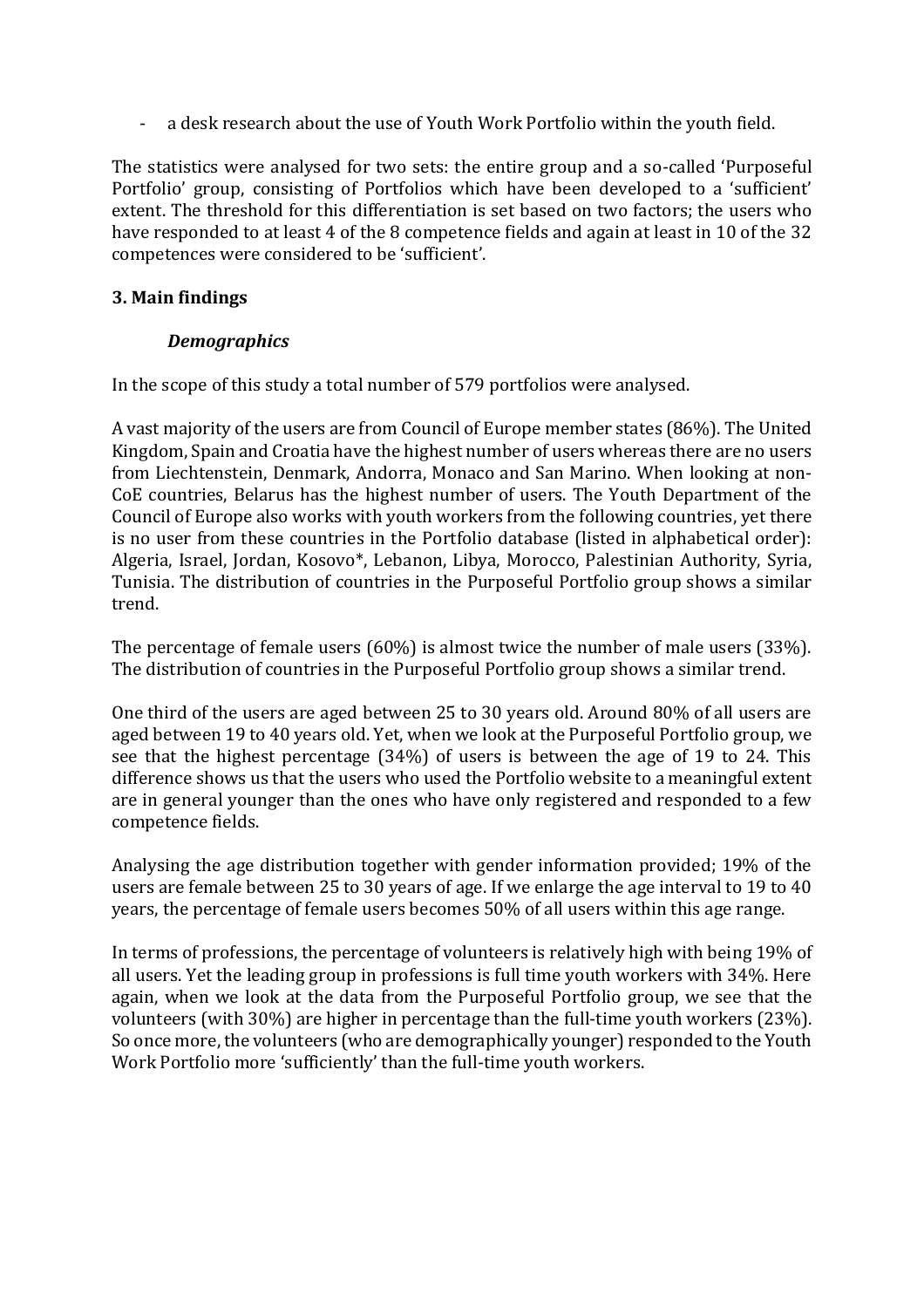### *Responses to competence fields*

The Youth Work Portfolio has 8 competence areas. In the course of the online assessment, the user is invited to reflect and self-assess their skills from 1 to 8. When the rate of responses analysed, the percentage of responses decrease in both groups (all users and the Purposeful Portfolios sets). Yet when we look at the all users set, the drop of number of responses from the first competence area (71%) to the second one (26%) is drastic. Only by the third competence area, the responses catch an average of 17% of response. It also needs to be mentioned that 26% of the users did not respond to any of the competences.

When looking at the responses to competences in the Purposeful Portfolios set, we again see a decrease from the first competence area (100%) to the second one (98%), but not as drastic as in the case of the entire group. By the fourth competence area, the number of responses reaches an average of 90%.

These analyses give us two findings: first, the users either go through the whole selfassessment process or drop the cause already in the first part. Second, the contents of the competency framework is, as a whole, 'good-enough' for those users who decide to dedicate time and effort to the process.

The study also includes the rankings of the competences by the Purposeful Portfolios users in terms of relevance and competence responses (Tables 19-24).

## *The circumstances and the purpose of using the Portfolio*

The majority of the users get introduced to the Youth Work Portfolio at one of the events of the Youth Department of Council of Europe or through a youth work trainer. There is also use of the Portfolio in the formal education settings and in these cases the users are likely to find the Portfolio when looking for competence frameworks for youth workers online.

Users use the Portfolio for professional development mainly. With the lengthy process needed to work on the self-assessment and the repetitive nature of the methodology, the users can take the best out of the Portfolio process if this work is involved in an educational process and potentially supported by a supervisor.

## *The extent to which Portfolio serves its key functions*

The Youth Work Portfolio mainly has four objectives as key functions:

- To analyse the current state of youth work competence
- To gather evidence on the quality of youth work
- To gather ideas on how to improve youth work
- To explain youth work to others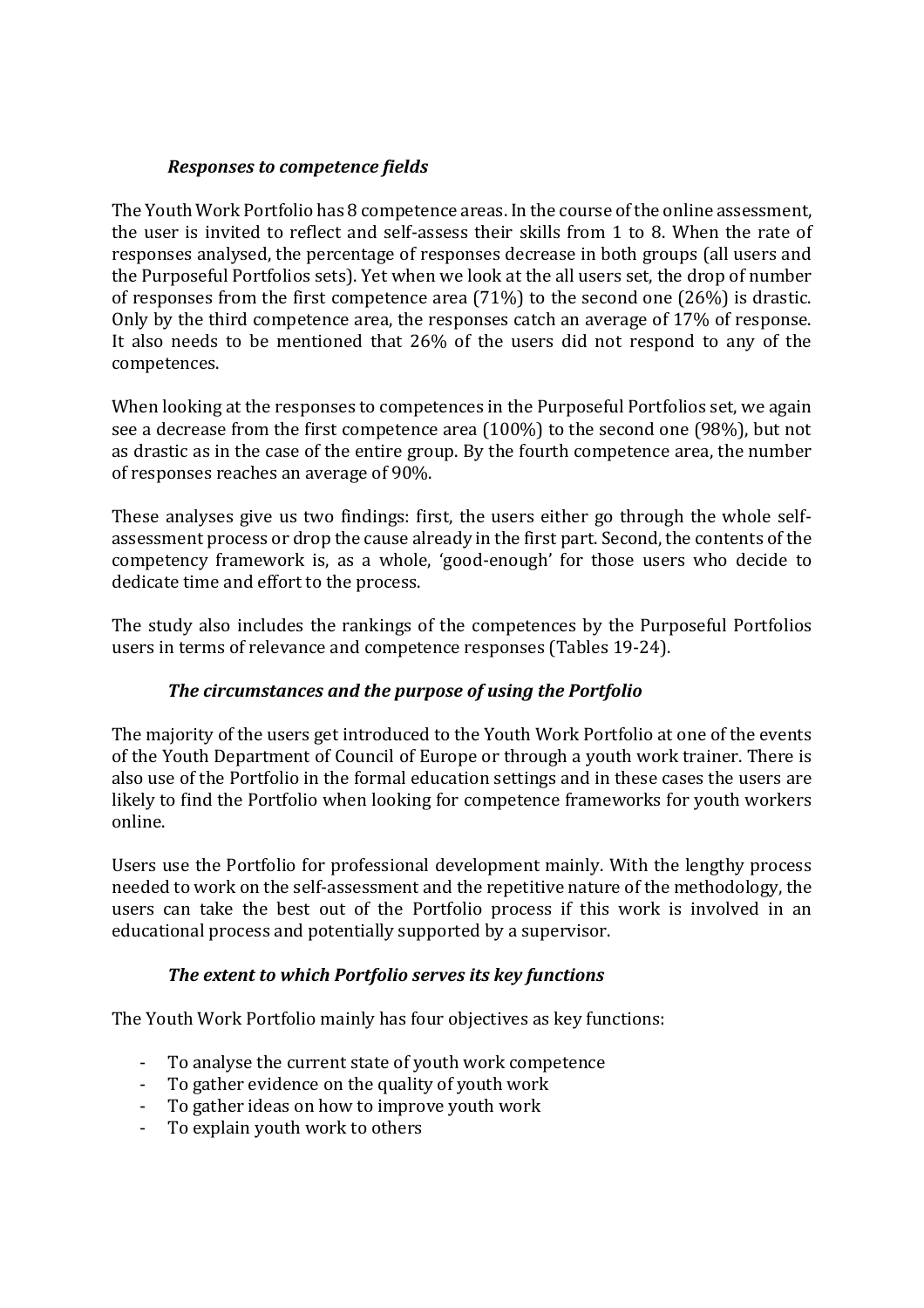For the first two objectives, the Portfolio serves its key functions to a satisfactory level, for the users who have gone through the whole process (16%). Even then, it needs to be kept in mind that only 33% of this minority has responded to almost all text questions (the questions where the rationale is asked about the relevance of a given competence to their work and about the concrete indicators supporting their self-assessment) which should provide the basis for analysing and gathering evidence.

As for the third and the fourth objectives, the online Portfolio does not do the work on its own. After the work with the Portfolio, the users have to go 'the extra mile' to transfer their key knowledge about themselves (and their work) into ideas to improve their work and to become able to explain it to others. The limited amount of data which could be collected on the use of the Learning Plan part of the Portfolio is not sufficient to make any conclusions that Portfolio serves these two functions.

### **4. Recommendations**

### *Content related recommendations*

The Youth Work Portfolio contains an extremely important and relevant content for youth workers in Europe. Not only the competence model which the self-assessment is based on, but also the information sections of the Portfolio are valuable, educational and still relevant.

The main recommendation in terms of content is to find better ways in which the information part of the Portfolio and the self-assessment form can complement each other. Bridging the links can also go beyond the Portfolio given that it is an online tool and providing links to relevant readings to expand the horizon of the user before / during self-assessment could also be more engaging.

The second recommendation is to add digital youth work competences to the competence framework.

#### *Methodological recommendations*

The main challenge of the Portfolio seems to be the methodological one. In the survey, what the users are referring to as 'too long' is also in line with the fact that 46% of the users stop reflecting with the tool after they have responded to a maximum of 5 competences out of 32. Given the fact that contents are found to be very good, the solution for the problem should be residing in methodological changes.

The main recommendation here is to keep the content of the Portfolio but add elements of gamification to make it more engaging. Gamification does not mean turning the selfassessment process into a game: gamification means using gaming elements to make a process (any process) more engaging. Some concrete suggestions can be: having a completion bar where the user can see their progress in finalising the self-assessment; adding a visual element where the user can see their rankings after each competence (web mapping), making navigation easier between different competence areas; or using short videos at the introduction of each competence area. The online methodology of the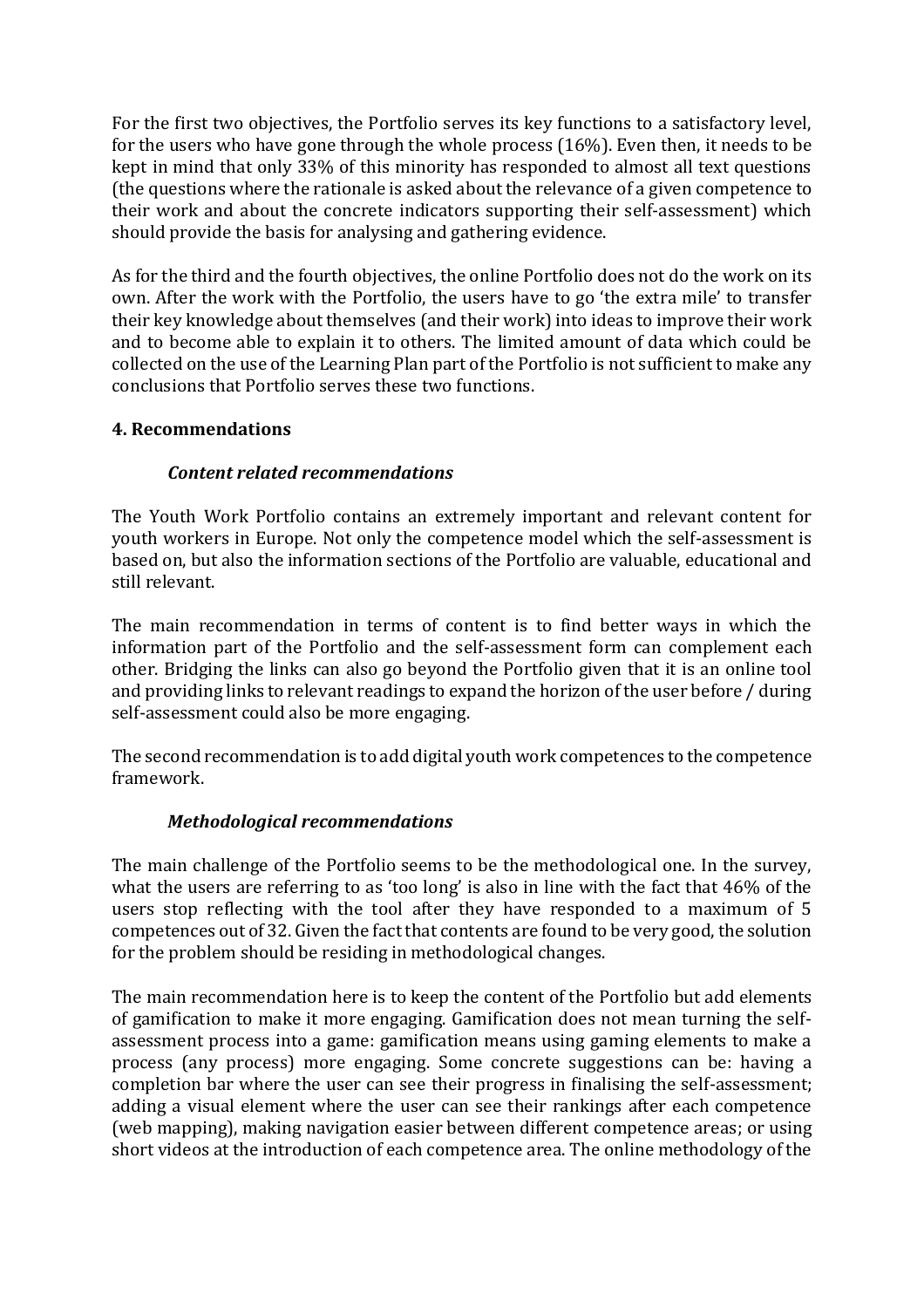Portfolio is recommended to be reworked by a team of: educators, youth workers, gamification experts and digital experts.

## *Technical recommendations*

The respondents to the survey refer to technical challenges on a wide range of aspects: from the difficulties of logging in to the Portfolio website to the challenges of not being able to reach the contents of the Portfolio through a mobile app. This study itself also experienced various challenges when it came to the technicalities of how the website works. Therefore, it is difficult to recommend anything other than a new website, which is user friendly, easy to navigate and engaging in its design.

The other recommendation is about the way statistics on the website are stored and how they are shown to the administrators. During the set up of the new website, the technical staff should be provided information on the content related data that the institutions involved want to receive and analyse regularly.

The visibility of the Portfolio might also be increased if a 'tailored' version of the selfassessment could be easily provided to the users in a recognised format (such as Europass format). Being able to make the Portfolio visible on networking platforms such as LinkedIn (global) or Salto-Youth (field specific) could also be taken into consideration in the set up of the Portfolio website.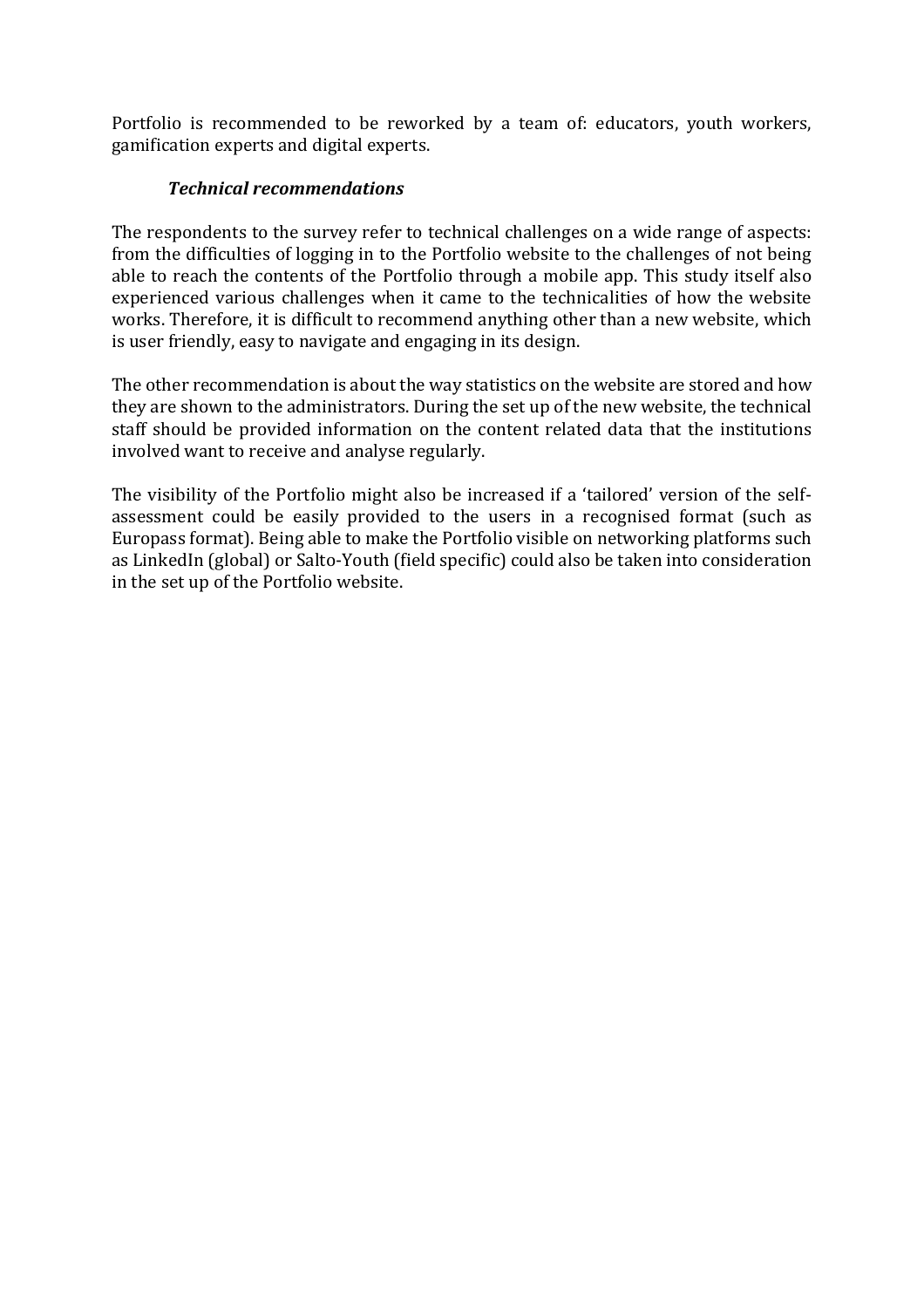#### **I. About the Study**

#### **1. Background**

Youth work is one of the programme orientations of the Youth for Democracy Programme of the Council of Europe. By focusing on youth work, the Youth Department:

- supports the dissemination and implementation of the future Committee of Ministers' recommendation on youth work (following the roadmap and mid-term strategy developed in 2017),
- supports the dissemination of the Council of Europe Youth Work Portfolio,
- implements measures to support the quality development and recognition of youth work and non-formal education and learning in the programme of the European Youth Centres and their dissemination to member States (e.g. through training staff of youth centres having been awarded the Council of Europe Quality Label for Youth Centres).

The sustainability of the Council of Europe's core values relies also on the creativity, competencies, social commitment, and contribution of young people as well as on their confidence in the future. Youth policies and youth work practice must support young people to realise their full potential as autonomous members of society, enabling them to develop life plans and exercise their democratic citizenship. Youth work as a social practice makes an important contribution to active citizenship and youth participation by providing opportunities to acquire the values, attitudes, skills, knowledge and critical understanding required for effective civic engagement and social action in democratic culture. The Youth Work Portfolio has been developed to assist young people with the youth work in which they are involved, through self-assessment and recognition of competences they gained as a youth worker.

The Council of Europe Youth Work Portfolio was revised and made available online to help youth workers and youth leaders to assess and plan further development of the youth work competences.

The online Portfolio allows users to participate in a facilitated learning cycle of selfassessment that consists of:

- analysing and identifying the current state of development of youth work competences,
- gathering evidence on the quality of youth work and ideas on how to improve it, explaining youth work to others in a way that is easy to understand.

Since 2017, more than 500 online portfolios have been published, and many more organisations reported use of the offline brochure of Portfolio during different educational activities.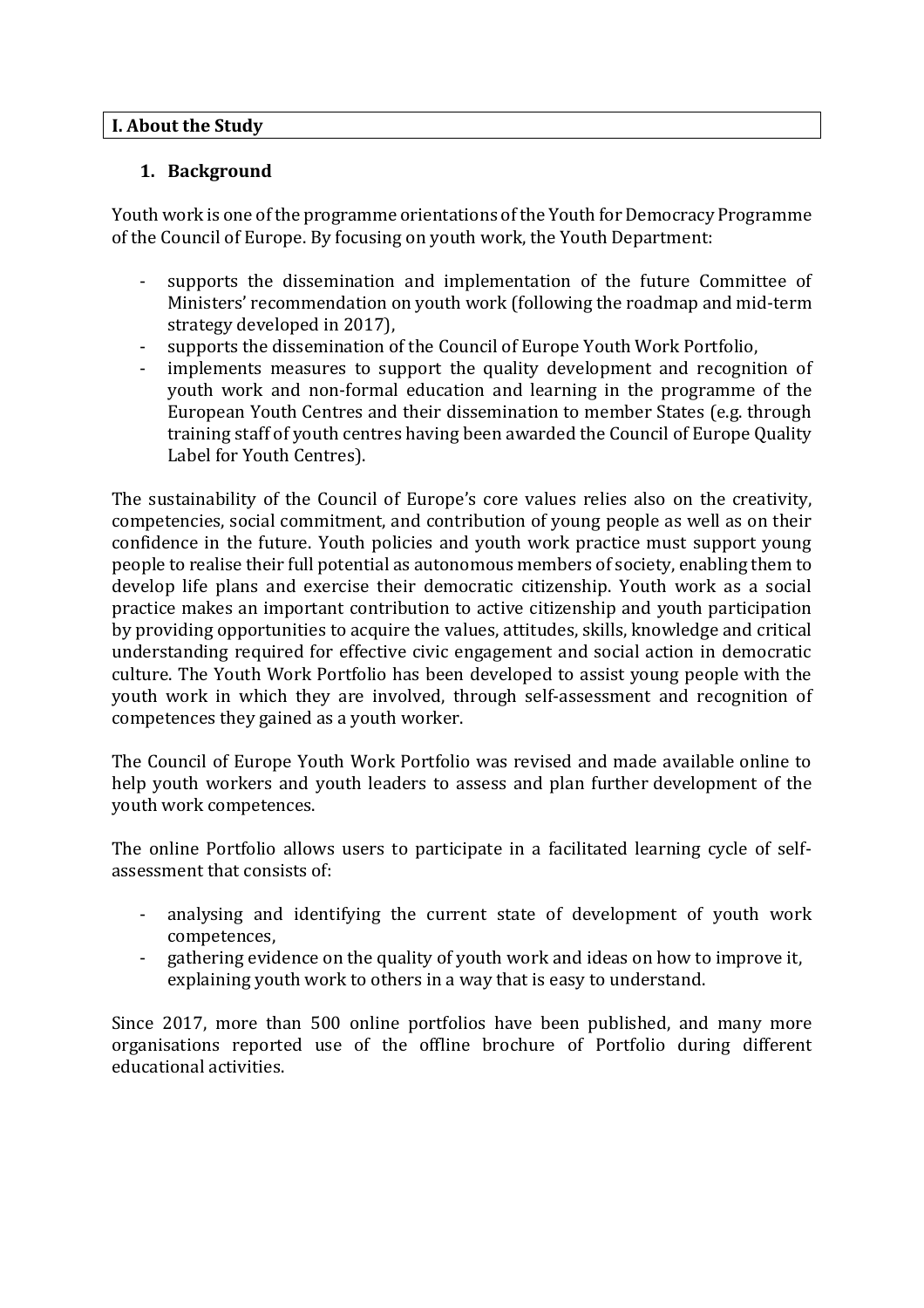## **2. Purpose**

In 2019, the Youth Department decided to invest in a study that would provide a basis for the upcoming revision and update of the Youth Work Portfolio with the purpose of making it easier to use.

The study has the following objectives:

- To provide an analysis of the overall profile of users including age, occupation, role in their organisation and their purpose of using the Portfolio.
- To provide a statistical analysis on the Portfolio website: number of users, portfolios created etc.
- To provide insight on:
	- o how the Portfolio is promoted and disseminated;
	- o which circumstances and for which purpose the Portfolio is used in youth work activities;
	- $\circ$  to what extent the Portfolio serves its key functions such as analysing the current state of youth work competency, gathering evidence and explaining youth work to others;
	- o what the main challenges and obstacles are in using the online portfolio;
	- o the potential for further development and dissemination;
	- o how the portfolio is used inside and outside youth work activities and how helpful is the proposed competency framework for users.

Together with the above-mentioned objectives, the study also aims to provide recommendations for the revision and update of the Youth Work Portfolio.

## **3. Methodology**

The Council of Europe Youth Work Portfolio website defines the online version of the Youth Work Portfolio as follows:

*"This is an online tool that helps individuals, teams and organisations doing youth work around Europe to understand their competence and to develop it more effectively. This tool can also be used by trainers, youth work managers and policy makers and generally all those interested in the topic of quality development and recognition of youth work."*

Keeping in mind the vast variety of practices of youth work in Europe<sup>2</sup> while taking into consideration the wide scope of the Youth Work Portfolio's target group, in order to be in line with the objectives set for the Study; the data collection is kept limited to;

- the statistics provided by the Youth Department,
- a survey within online Youth Work Portfolio users and
- a desk research about the use of Youth Work Portfolio within the youth field.

<sup>2</sup> Council of Europe, the Committee of Ministers. (2017). Recommendation CM/Rec(2017)4 of the Committee of Ministers to member States on youth work.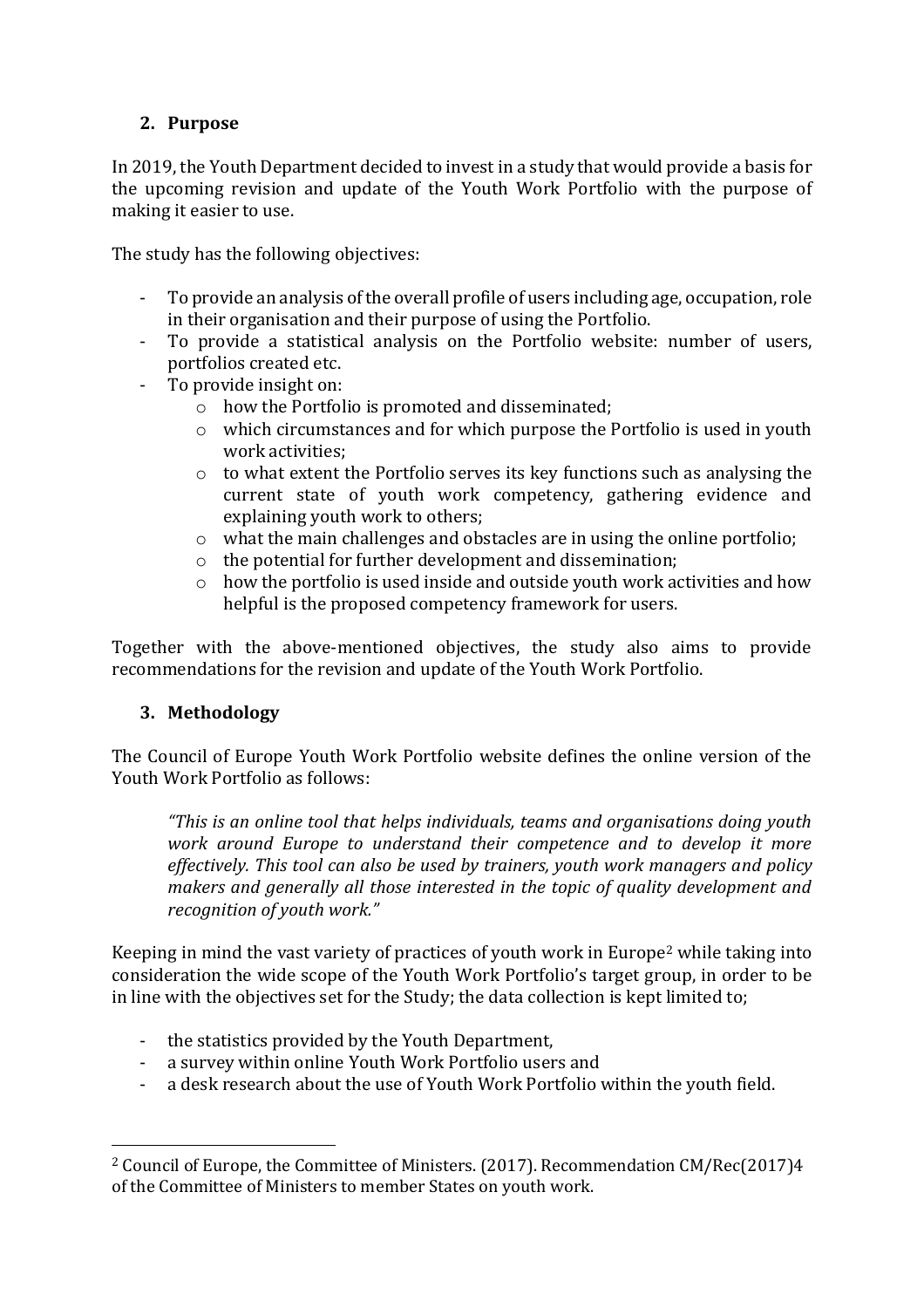At an early stage, the analysis of the data collection showed two facts very clearly: not every user who starts doing the online self-assessment continues to work online until the end of the Self-Assessment Form and the use of the Learning and Development Plan (as second part of the Youth Work Portfolio) online is very limited.

In response to the first finding, the statistics from the website have been analysed twice: once for all the users and a second time for those who used the online Portfolio to a 'sufficient' extent. The threshold for this differentiation is set based on two factors; the users who have responded to at least 4 of the 8 competence fields and at least in 10 of the 32 competences were considered to be 'sufficient'. This second set of Portfolios is referred to as the 'Purposeful Portfolios' within the study.

As for the second finding about the limited use of the Learning and Development Plan, the study mainly relied on the information collected from the survey as the statistics of the website do not keep data on the Learning and Development Plan.

### **4. Limitations**

This study also has its limitations. Although these limitations are mostly based on technical issues, they need to be mentioned not only for the sake of transparency and accountability of the report but also for providing clarity to its findings.

The statistics that the Youth Work Portfolio site collects are somewhat limited and are not providing all the necessary data for the questions that this study is looking for its answers.

Although the number of users of the website is different from the number of users who are actually working on their portfolios online, there is no data collected about the former – apart from a number provided in the main website. Therefore, it is not possible to do any kind of analysis on the profile of the users. So, in this report, whenever the term 'user' is used; it refers to the people who have actually initiated the process of self-assessment.

As for the data that the website is collecting about the users who are working on their portfolios online, there are also several challenges. It is not possible to see the full names of the users, the country information is missing in some cases and confusing in some others – the only information about half of the users in terms of their country is based on if their country is a member of the Council of Europe or not.

Perhaps the biggest limitation for the study is the fact that the website does not collect data on the learning and development plans.

Finally, during the analysis, 40 out of the 579 portfolios could not be accessed due to technical errors.

As for the survey, the main limitation was the turn out rate from the users. Only 12 users responded to the survey. Although the answers they have provided for the open-ended questions were regarded as highly insightful, the study cannot claim that the results of the survey are representative.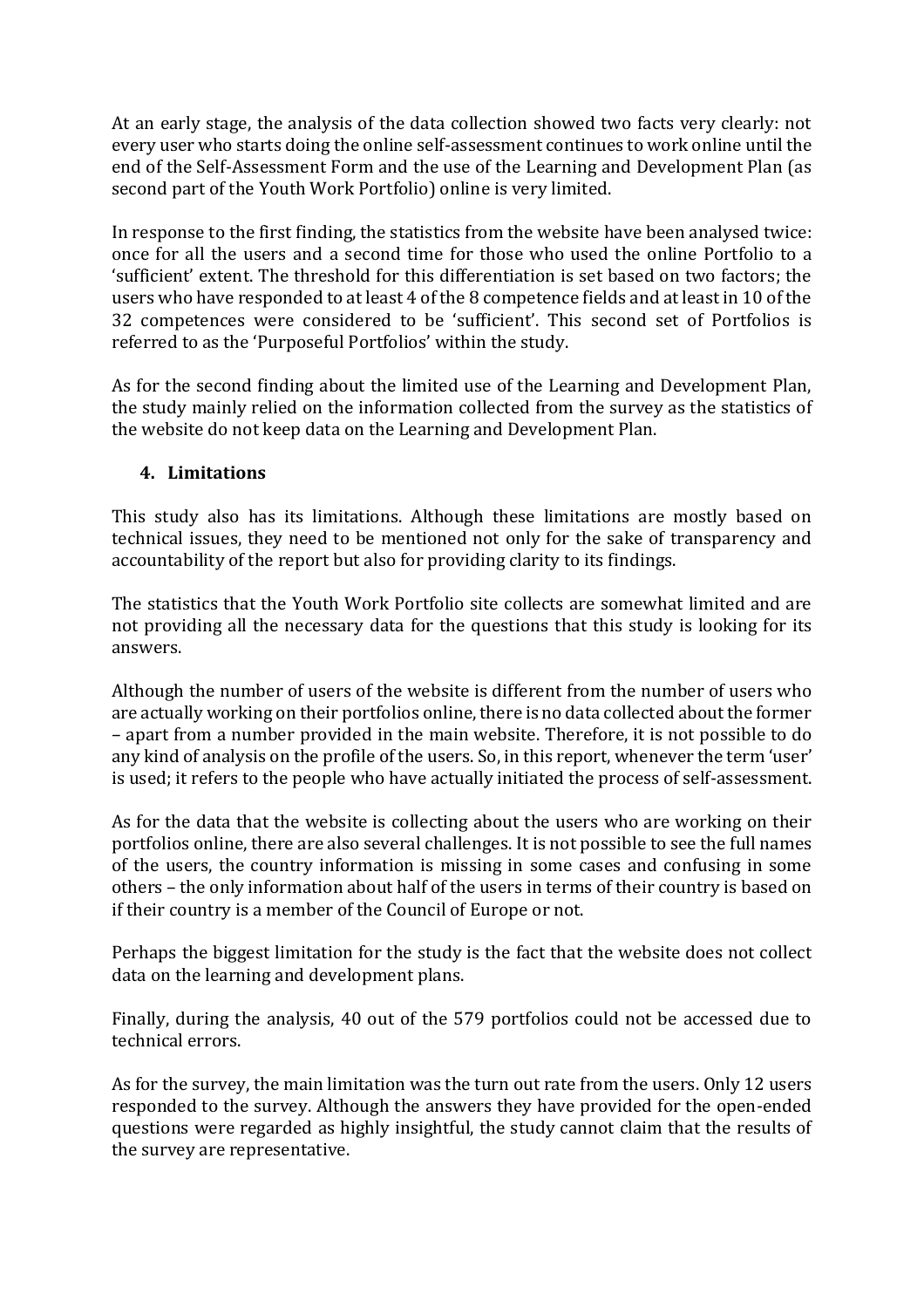## **II: Briefly about the Youth Work Portfolio**

## **1. The contents of the Youth Work Portfolio**

The online Youth Work Portfolio consists of five sections:

- An information section on the youth work essentials
- An information section on youth work competence
- An information section on ideas for using the portfolio
- A Self-Assessment form
- A learning and development plan

The offline Youth Work Portfolio also has a section on the topic of 'Feedback' which is in its discourse introduced as one of the essential parts of the Portfolio making process; yet this part is not published on the online version at the website.

Both the website and the offline version involves a chapter called 'Further Information' where the history of the Youth Work Portfolio, the process of its development, the European debate on the recognition of youth work and how the Portfolio relates to this debate is presented. This part also involves a list of references, glossary and finally, acknowledgements.

### **2. In a nutshell: How does the online Portfolio work?**

*The descriptions in this part of the study are based on the information text provided in the Youth Work Portfolio.*

A Youth Work Portfolio includes a self-assessment based on the Portfolio competence framework and a learning development plan that allows the user to set up learning goals.

The self-assessment is a form divided by functions of youth work and, for each function, the competences of youth workers. In the Portfolio, there are 8 functions defined and in total there are 32 competences of which each of them is related with one function.

For each competence of the self-assessment, the user is asked to rate the relevance of that competence for their work on a scale of  $1 - 5$  (1 = not relevant at all; 5 = highly relevant). Here, the user is also asked to provide (technically to type in) reasons for why they have rated each as relevant or not.

If the user decides that a competence is not relevant for their youth work (i.e. by rating it 1), then the user will not be asked to assess it, but only to provide some reasons why it is not relevant.

Further on, if the user rates the relevance of the competence as more than one, they will be asked to assess their level of competence on a scale of  $1 - 5$  ( $1 =$  not competent at all; 5 = highly competent). After this rating, they will also be asked to justify the level of competence they have assessed by providing examples about and describing how they have acquired it or youth work situations where they have demonstrated it.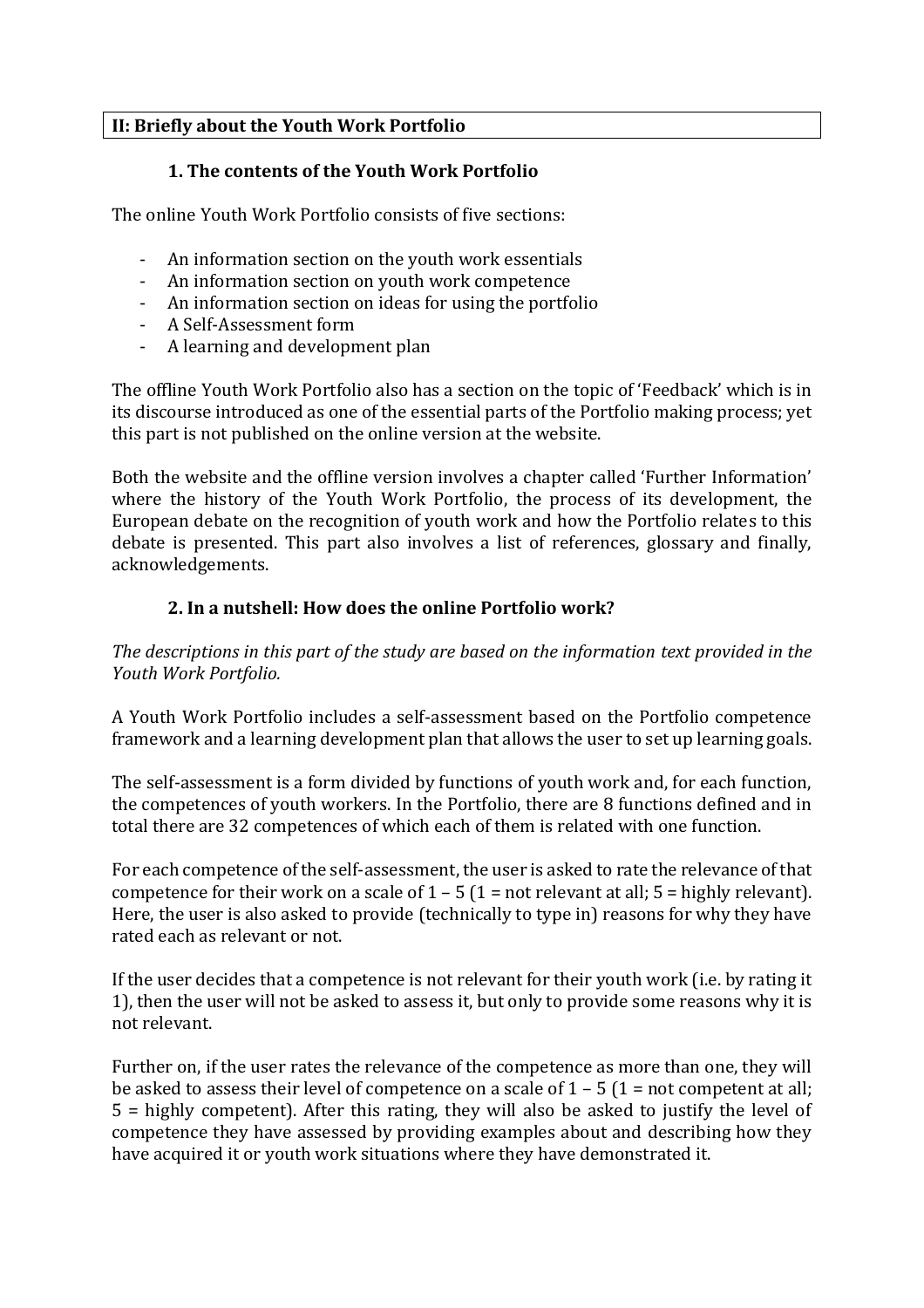The last step of the self-assessment for each competence is to indicate if there are any aspects of that particular competence that the user would like to improve. The answers given in this section by the user, creates the basis for the learning and development plan, which is the second part of the Youth Work Portfolio.

The learning and development plan focuses on the competences that the user wants to improve, develop, learn or acquire within a specific period of time after they have completed their self-assessment. It aims to help the youth worker to organise their learning and development in youth work.

While the self-assessment form is based on those aspects that the youth worker wants to develop or learn more about; the learning and development plan asks the user to identify 'how' they want to develop their competence further. The user can decide what they think is the most adapted approach or method for pursuing their learning and development need according to their own preferences.

Next, the user is asked to set up a timeframe for their learning and a moment when they would like to check their learning progress on that specific competence. The website sends a reminder on the set date to the user.

Finally, the learning and development plan also asks if there is anything else the users want to add about their learning plan in the specific competence.

## **3. Competence Areas of the Youth Work Portfolio**

In the Portfolio there are 32 competences listed under 8 different competence focus areas. The areas are:

- 1. Address the needs and aspiration of young people
- 2. Provide learning opportunities for young people
- 3. Support and empower young people in making sense of the society they live and engaging with it
- 4. Support young people in actively and constructively addressing intercultural relations
- 5. Actively practice evaluation to improve the quality of the youth work conducted
- 6. Support collective learning in the youth workers' team
- 7. Contribute to the development of their organisation and to making policies / programmes work better for young people
- 8. Develop, conduct and evaluate projects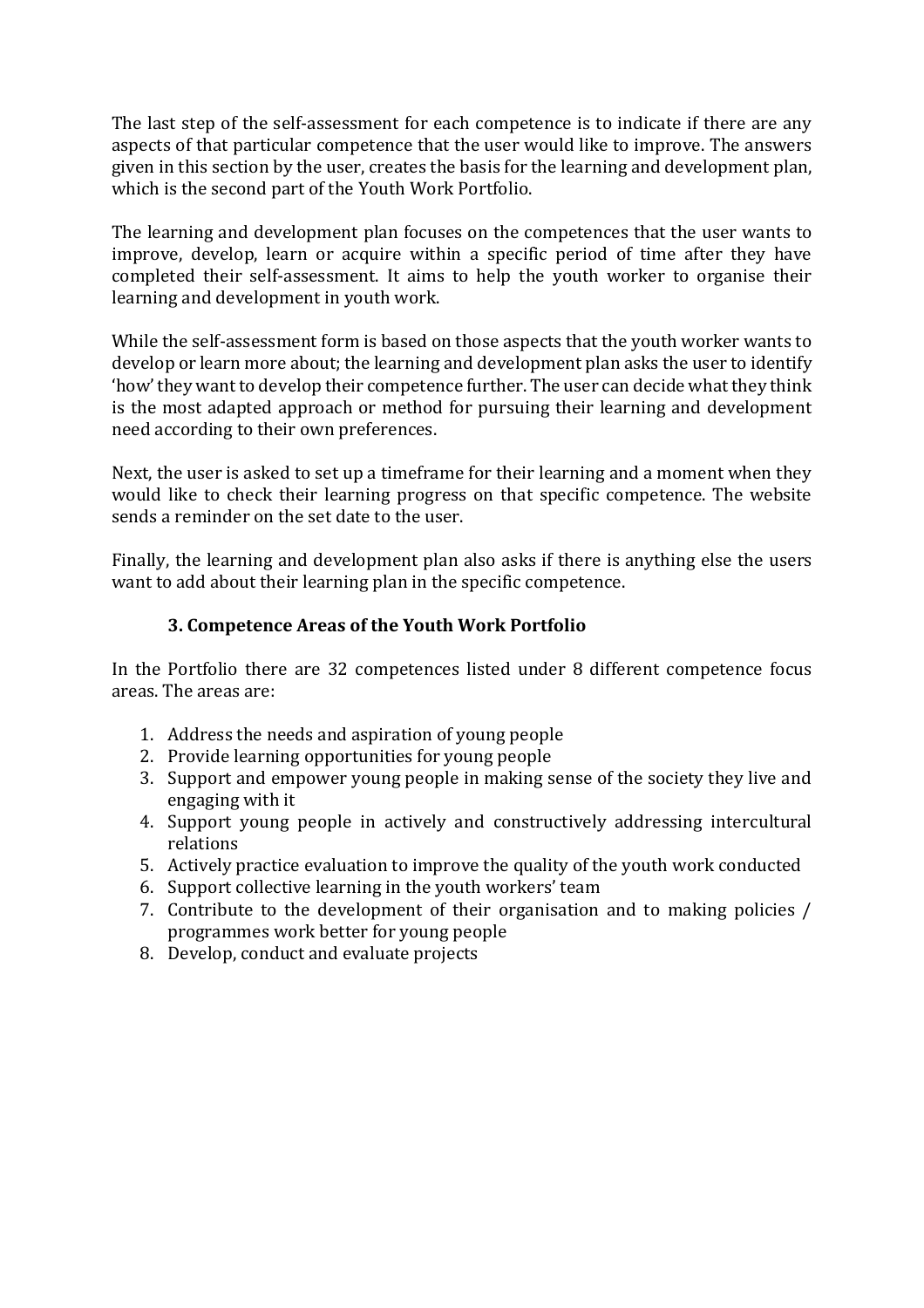## **III. Overall picture of the Youth Work Portfolios online**

In the scope of this study a total number of 579 portfolios were analysed.

To provide an overall picture, two aspects were tackled at the initial stage: the number of versions (of Portfolio) that each user has created and the number of users that worked on a Learning Plan.

As for the first question, the Table 1 below summarises the data. It is clear that a vast majority of the users create only one version of the Portfolio.

| <b>Number of Portfolio</b><br>versions | <b>Number of Users</b> | <b>Percentage of Users</b> |
|----------------------------------------|------------------------|----------------------------|
| 3 or more versions                     |                        | 1%                         |
| 2 versions                             |                        | 9%                         |
| version                                |                        |                            |

*Table 1: All Portfolios – Number of versions*

As for the second question on the number of Learning Plans, as the data is not collected by the website; no conclusions could be made.

#### **1. Countries**

In terms of demographics of Youth Portfolio users, the first aspect presented here is on the countries that the users were residing in at the time that they worked on their Youth Work Portfolio.

As mentioned earlier, the information collected by the website on the country data is somewhat complex. For almost half of the users, we can only tell if they are from the CoE member states or not. Table 2 provides a summary of the number of users within the CoE and outside the CoE.

| Table 2: All Portfolios – Number of users in and out of CoE |  |  |
|-------------------------------------------------------------|--|--|
|                                                             |  |  |

*Table 2: All Portfolios – Number of users in and out of CoE*

| Area              | <b>Number of Users</b> | <b>Percentage of Users</b> |
|-------------------|------------------------|----------------------------|
| CoE countries     | 500                    | 86%                        |
| Non-CoE countries |                        | 6%                         |
| Not registered    |                        | 8%                         |

As seen from the table, a vast majority of the users are from CoE member states.

In Table 3, you can see how many users are from which member state of the CoE, based on the data available from the 282 users (out of 500 from the CoE countries). As for the other 218 users, country information is not specified. The table is presented in a descending order of numbers.

The United Kingdom has the highest number of users and perhaps it is not surprising as it has one of the most institutional frameworks for youth workers. Out of the 47 member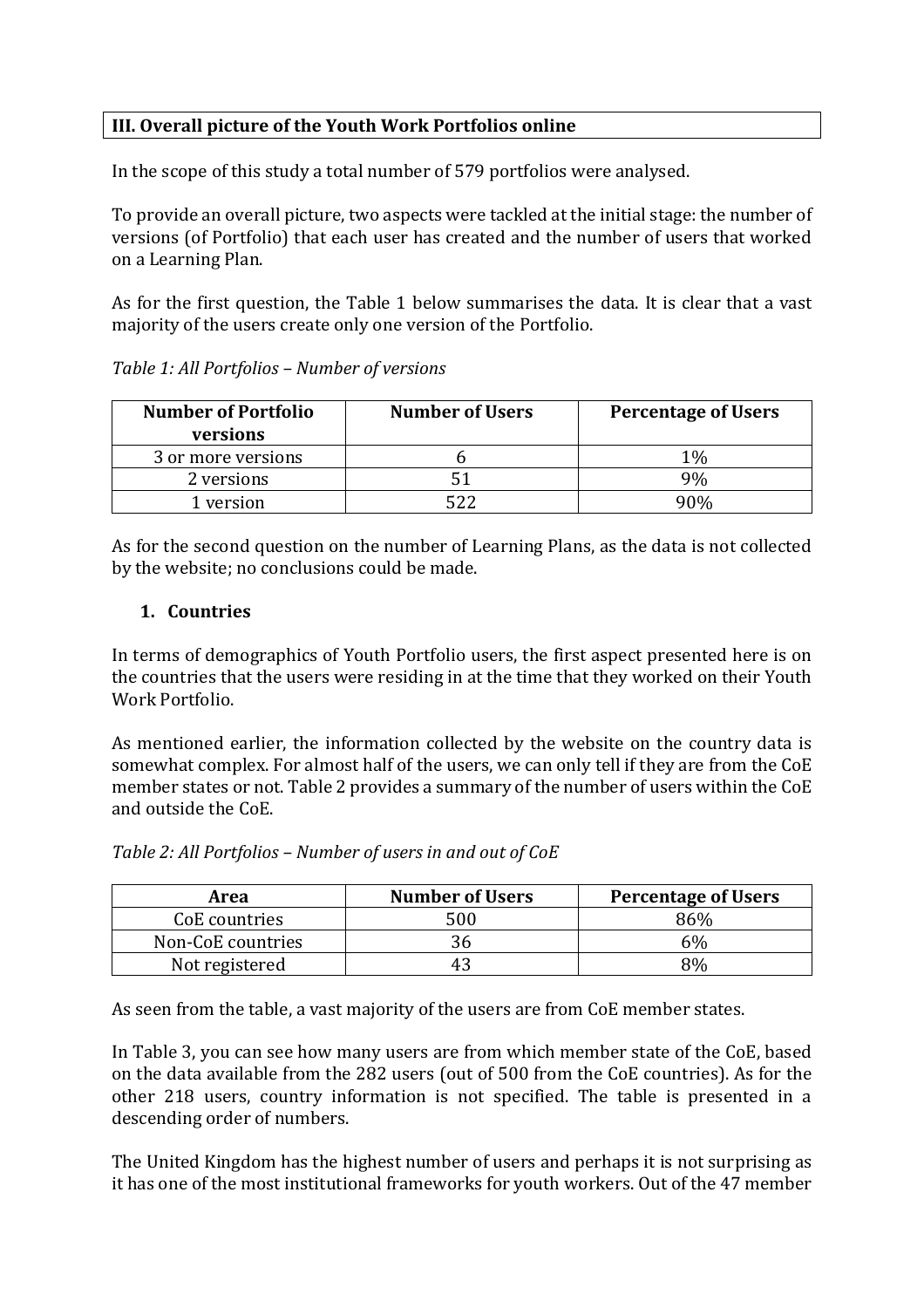states, only 5 of had no youth worker that has used the Portfolio: Liechtenstein, Denmark, Andorra, Monaco and San Marino.

| <b>CoE Member States</b> | <b>Number of Users</b> |
|--------------------------|------------------------|
| <b>United Kingdom</b>    | 22                     |
| Spain                    | 21                     |
| Croatia                  | 20                     |
| Italy                    | 18                     |
| France                   | 17                     |
| Ukraine                  | 16                     |
| Portugal                 | 12                     |
| Armenia                  | 9                      |
| Estonia                  | 9                      |
| Finland                  | 9                      |
| Belgium                  | 8                      |
| Greece                   | 8                      |
| Romania                  | 8                      |
| Serbia                   | 8                      |
| <b>Bulgaria</b>          | 7                      |
| Germany                  | 7                      |
| Turkey                   | 6                      |
| Norway                   | 5                      |
| Georgia                  | 5                      |
| Austria                  | 5                      |
| Cyprus                   | 5                      |
| Hungary                  | 5                      |
| North Macedonia          | 5                      |
| Czech Republic           | $\overline{4}$         |
| Sweden                   | $\overline{4}$         |
| Russia                   | $\overline{4}$         |
| Azerbaijan               | 3                      |
| Latvia                   | 3                      |
| Lithuania                | 3                      |
| Netherlands              | 3                      |
| Montenegro               | 3                      |
| Iceland                  | $\overline{2}$         |
| Switzerland              | $\overline{2}$         |
| Ireland                  | $\overline{2}$         |
| Luxembourg               | $\overline{2}$         |
| Malta                    | $\overline{2}$         |
| Poland                   | $\overline{2}$         |
| Slovakia                 | $\mathbf{2}$           |
| Slovenia                 | $\overline{2}$         |

*Table 3: All Portfolios – Number of users from the CoE member states*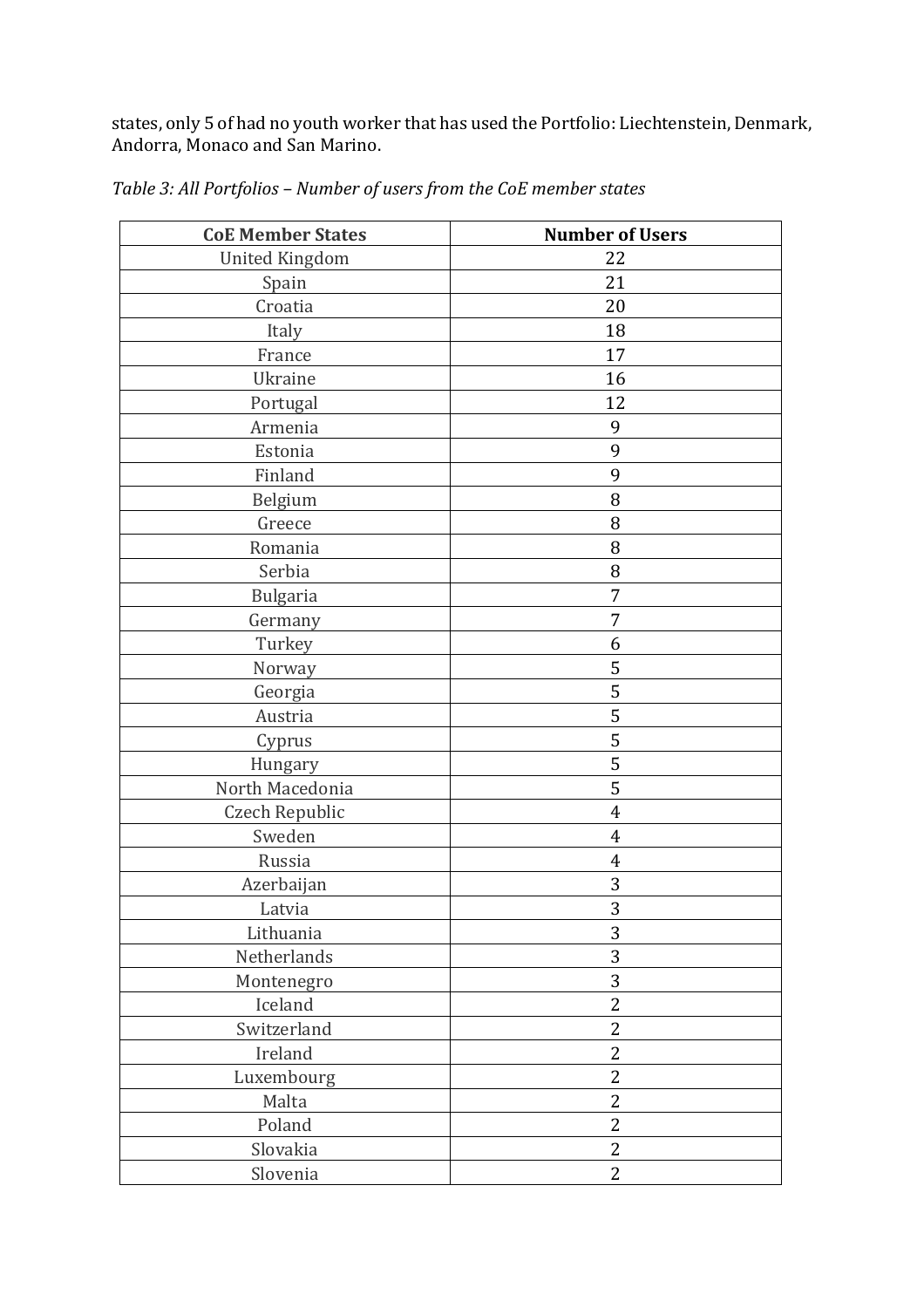| Bosnia and Herzegovina |     |
|------------------------|-----|
| Moldova                |     |
| Albania                |     |
| Not specified          | 71R |

It could also be interesting to have a look at where the users who are not coming from the CoE member states are coming from. Table 4 lists the countries and number of users from the non-CoE countries. Out of 36 such users, the country data is only available for 22 of them as presented in the table below. The table is presented in a descending order of numbers.

*Table 4: All Portfolios – Number of users from the non-CoE member states*

| <b>Countries outside of CoE</b> | <b>Number of Users</b> |
|---------------------------------|------------------------|
| <b>Belarus</b>                  | 14                     |
| Kazakhstan                      |                        |
| <b>Brazil</b>                   |                        |
| Egypt                           |                        |
| Japan                           |                        |
| Mexico                          |                        |
| South Korea                     |                        |
| Grenada                         |                        |
| Not specified                   | 14                     |

The Youth Department of the Council of Europe also works with youth workers from the following countries, yet there are no users from these countries in the database (listed in alphabetical order): Algeria, Israel, Jordan, Kosovo\*, Lebanon, Libya, Morocco, Palestine, Syria, Tunisia.

## **2. Gender**

The second demographic aspect that has been analysed is based on gender. The findings are summarised in Table 5. The site provides 3 options for gender data: female, male and other. The users do also have the freedom to leave this section blank.

| Gender         | <b>Number of Users</b> | <b>Percentage of Users</b> |
|----------------|------------------------|----------------------------|
| Female         | 349                    | 60%                        |
| Male           | 1 Q 1                  | 33%                        |
| <b>Other</b>   |                        | $1\%$                      |
| Not registered |                        | 6%                         |

*Table 5: All Portfolios – Gender distribution of users*

The number of female users is almost twice the number of male users.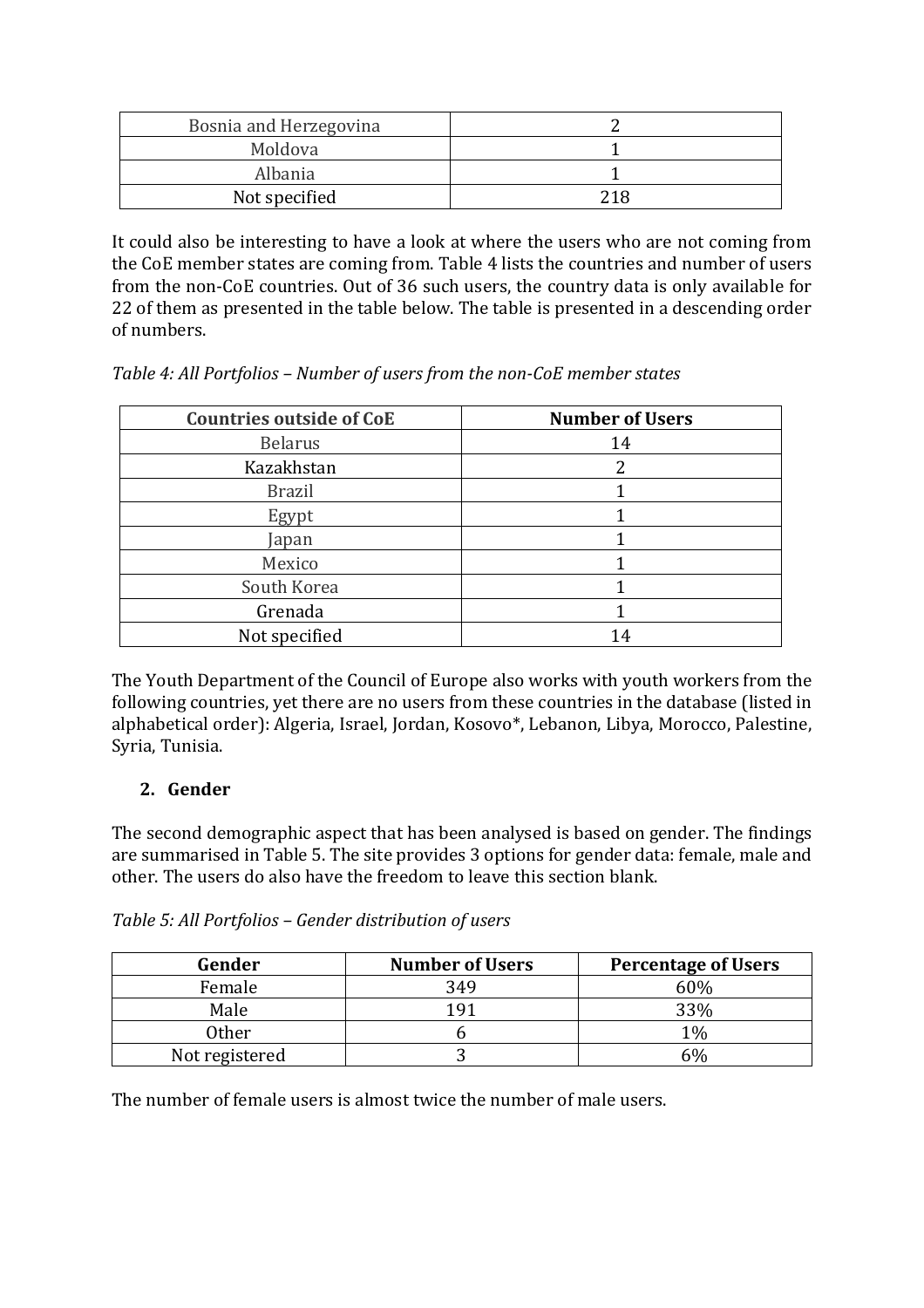The gender distribution of users coming from the CoE and the non-CoE member states were also analysed and the percentages remain close to the overall picture with female users being almost twice as many as the male users.

## **3. Age**

The third demographic aspect analysed was age. During the registration phase, the website asks users to choose an interval for their age. Table 6 presents the age distribution of Youth Work Portfolio users based on the age intervals provided by the website.

| Age interval   | <b>Number of Users</b> | <b>Percentage of Users</b> |
|----------------|------------------------|----------------------------|
| Under 15       |                        | $<1\%$                     |
| 15 to 18 years |                        | $1\%$                      |
| 19 to 24 years | 130                    | 22%                        |
| 25 to 30 years | 168                    | 29%                        |
| 31 to 40 years | 152                    | 26%                        |
| 41 to 50 years | 52                     | 8%                         |
| Over 50 years  | 35                     | 6%                         |
| Not registered | 33                     | 5%                         |

## *Table 6: All Portfolios – Age distribution*

Looking at the percentages of different age intervals, perhaps it is not surprising to see that around one third of the users are aged between 25 to 30 years old. Around 80% of all users are aged between 19 to 40 years old.

Analysing the age distribution together with gender information provided; 19% of the users are female between 25 to 30 years of age. If we enlarge the age interval to 19 to 40 years, the percentage of female users becomes 50% of all users within this age range.

# **4. Profession**

The final demographic aspect analysed was the profession of the users. Similar to the data used for age distribution, the information on professions are also collected by the site based on six different possibilities for users to select from: full time youth worker, part time youth worker, occasional youth worker, youth worker currently looking for a position, volunteer and other. The users also have the possibility to not provide this information. Table 7 presents the distribution of users' professions based on this categorisation. The table is arranged in a descending order of number of users.

| <b>Profession</b>       | <b>Number of Users</b> | <b>Percentage of Users</b> |
|-------------------------|------------------------|----------------------------|
| Full time youth worker  | 199                    | 34%                        |
| Volunteer               | 107                    | 19%                        |
| Part time youth worker  | 70                     | 14%                        |
| <b>Other</b>            |                        | 12%                        |
| Occasional youth worker |                        | 11%                        |

|  | Table 7: All Portfolios - Professions of users |  |  |
|--|------------------------------------------------|--|--|
|  |                                                |  |  |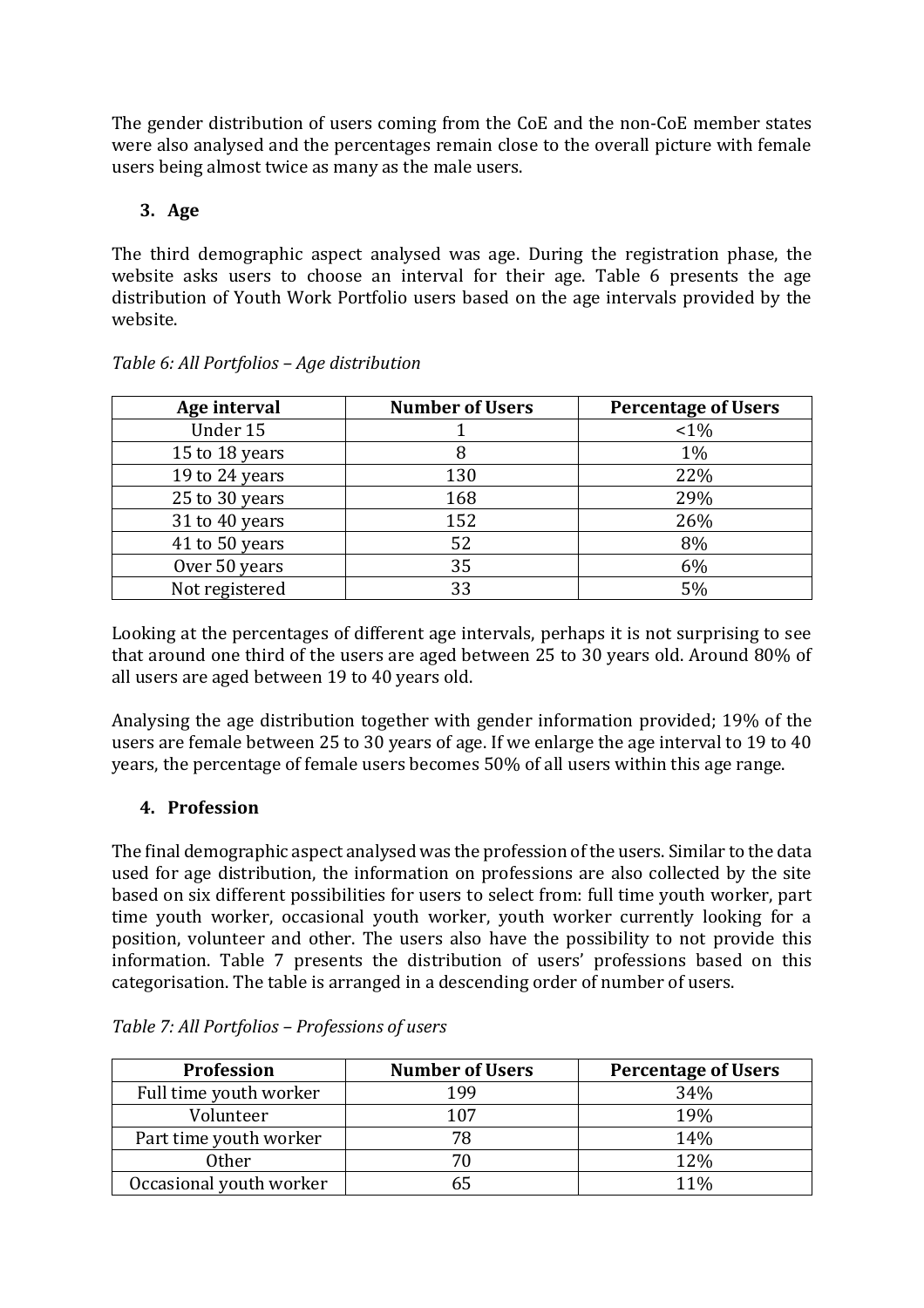| Youth worker currently | 3% |
|------------------------|----|
| looking for a position |    |
| Not registered         | 7% |

The percentage of volunteers is relatively high with being 19% of all users. Given the nature of the European youth work field this number might not be considered as 'surprising'. Analysing the data, what looks more interesting is how low the number of youth workers who are looking for a position within all the users, only 3%. Given the fact that Youth Workers Portfolio can actually be a tool for a youth worker who is looking for a position to summarise and present their competences, this finding could be further analysed.

When we cross analyse the data of professions with the age distribution, we see that 75% of all users who are aged between 15 to 18 years of age (typical high school age interval) are volunteers. Yet the largest number of volunteers within the Portfolio users is aged between 18 to 24 years old, with a 52%.

15% of all the users who marked "other" as their profession are over 50 years old. They make up the largest group of profession within people over 50 years of age. Analysing these portfolios and also using the data from the survey, we can conclude that these users are often governing board members of youth organisations or members of youth organisations with senior management roles.

## **5. Competence responses**

The statistical data which the Portfolio website collects, keeps track if a user have reacted to a certain competence or not. In other words, if the user has put in any data about a particular competence (rating its relevance, explaining their reasoning or rated their selfperceived competence level) the statistical data table would show a '1' and if the user did not react to any of the fields under a competence, the table would show a '0'. Therefore, it is possible to analyse, which competence areas were reacted to by the users and which were left blank. Table 8 gives an overview of how many users have reacted to each competence area.

Here you can find the 8 competence areas listed once more, for better understanding of the Table 8.

Competence Areas

- 1. Address the needs and aspiration of young people
- 2. Provide learning opportunities for young people
- 3. Support and empower young people in making sense of the society they live and engaging with it
- 4. Support young people in actively and constructively addressing intercultural relations
- 5. Actively practice evaluation to improve the quality of the youth work conducted
- 6. Support collective learning in the youth workers' team
- 7. Contribute to the development of their organisation and to making policies / programmes work better for young people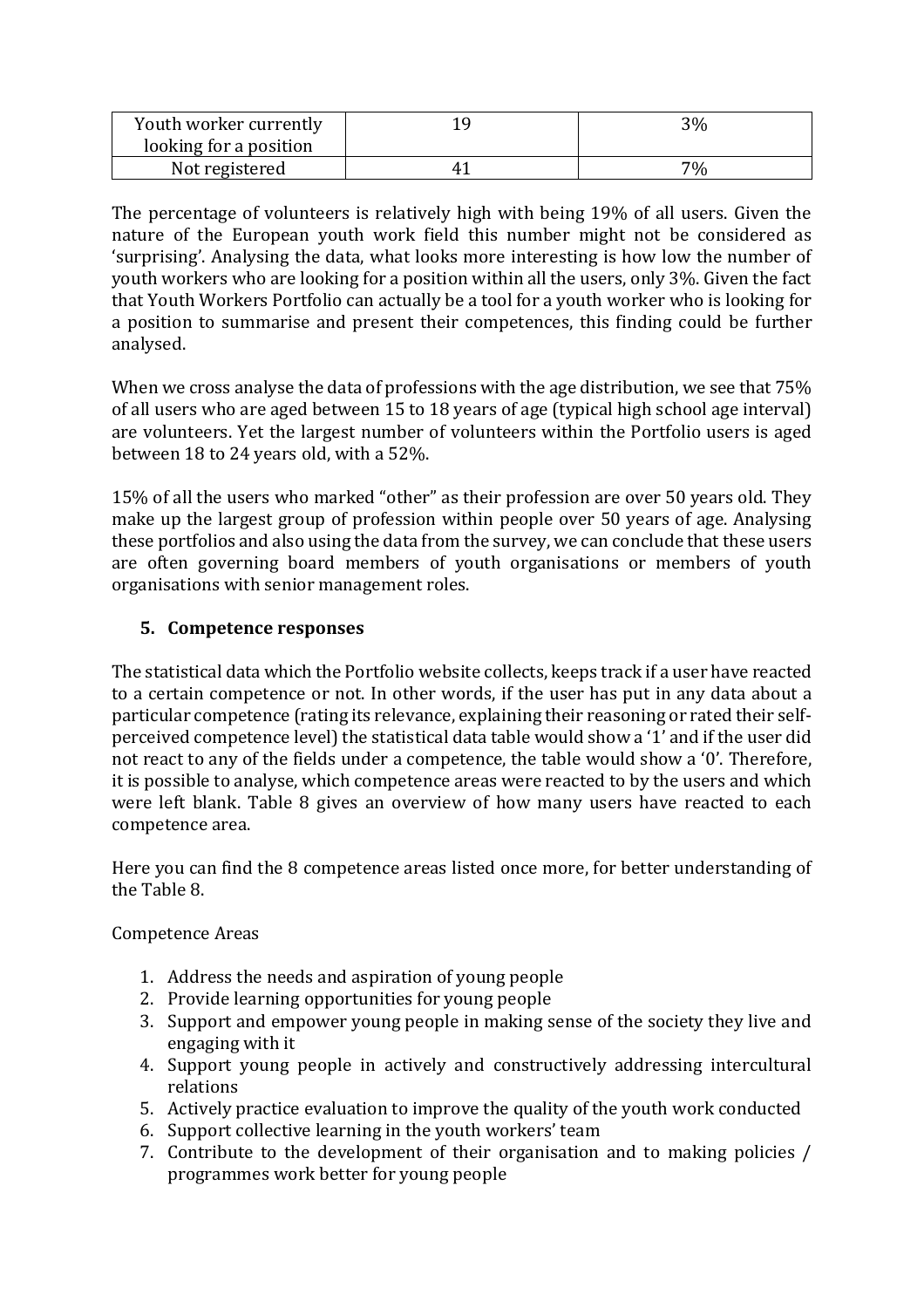8. Develop, conduct and evaluate projects

| Number of the              | <b>Number of Users</b> | <b>Percentage of Users</b> |
|----------------------------|------------------------|----------------------------|
| Competence area            |                        |                            |
| Competence area 1          | 412                    | 71%                        |
| Competence area 2          | 153                    | 26%                        |
| Competence area 3          | 111                    | 19%                        |
| Competence area 4          | 107                    | 18%                        |
| Competence area 5          | 91                     | 16%                        |
| Competence area 6          | 97                     | 17%                        |
| Competence area 7          | 91                     | 16%                        |
| Competence area 8          | 106                    | 18%                        |
| Registered but not reacted | 151                    | 26%                        |
| to any competence area     |                        |                            |

*Table 8: All Portfolios – Competence areas reacted by users*

Analysing the data presented in Table 8, there is a clear decrease in the number of users responding to competence areas as the users move from competence area 1 to competence area 2 and also from competence area 2 to competence area 3. After that, there seems to be stability (around 18%). It is also found to be striking that 26% of all users have registered but they have not reacted to any of the competences.

Clearly (and also suggested by the information sections of the Portfolio), users do not have to react to every competence area; simply because they might not be valid for their work or they might not be interested in self-assessment in a given area. To better understand if this changing number of responses is due to the relevance of competence area number 1 (namely; Address the needs and aspirations of young people) or simply because this area happens to be the first one that the users encounter when they start to use the Portfolio, further analysis on the data has been made.

As expressed earlier, in the Youth Work Portfolio there are a total number of 32 competences and these 32 competences are listed in 8 different areas. The first competence area has 6 competences listed underneath; and it is the one with the highest number of competences.

Table 9 presents the number of users who have reacted to a certain number of competences.

| <b>Number of competences</b><br>reacted (out of 32) | <b>Number of Users</b> | <b>Percentage of Users</b> |
|-----------------------------------------------------|------------------------|----------------------------|
| Between 1 to 5                                      | 267                    | 46%                        |
| Between 6 to 10                                     | 60                     | 10%                        |
| Between 11 to 20                                    |                        | 4%                         |
| Between 21 to 30                                    | 10                     | 2%                         |
| Between 31 to 32                                    |                        | 12%                        |

*Table 9: All Portfolios – Number of competences reacted by the users*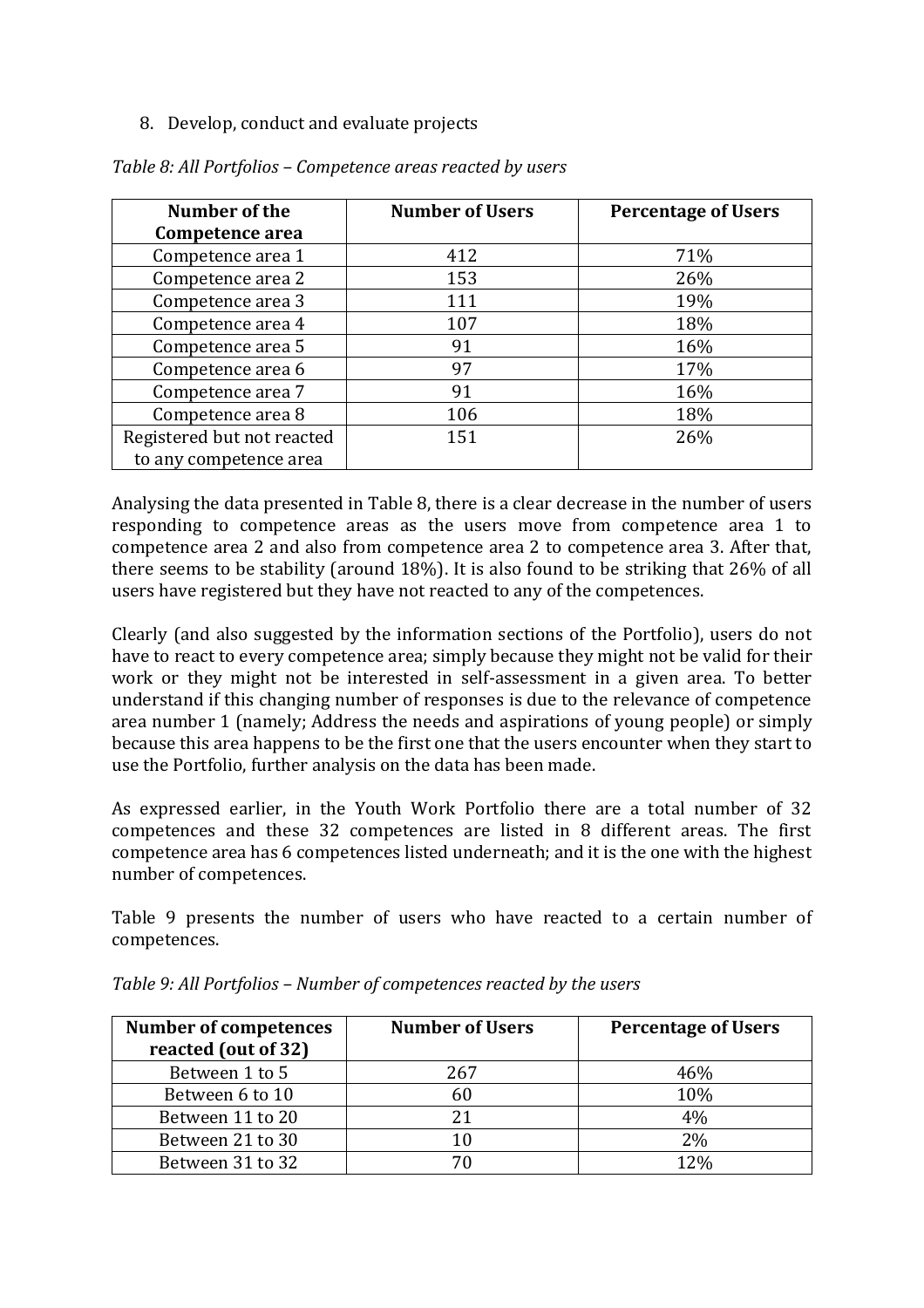|--|

Analysing the data provided in Table 9, it is important to notice that almost half of the users (46%) have responded to less than 6 competences. Having a closer look at the data of these users, all of them reacted to only the first competences in the first competence area.

Analysing the two tables presented above together, the study set a criteria for users that had responded to minimum of 11 to 20 competences (out of 32) in at least 4 different competence areas (out of 8); and ended up with 92 users, which is 16% of the overall number of users. These Portfolios are considered to be meaningful enough to further analyse and, in the study, they are referred as the 'Purposeful Portfolios'.

Analyses in the Chapter IV are based on this group.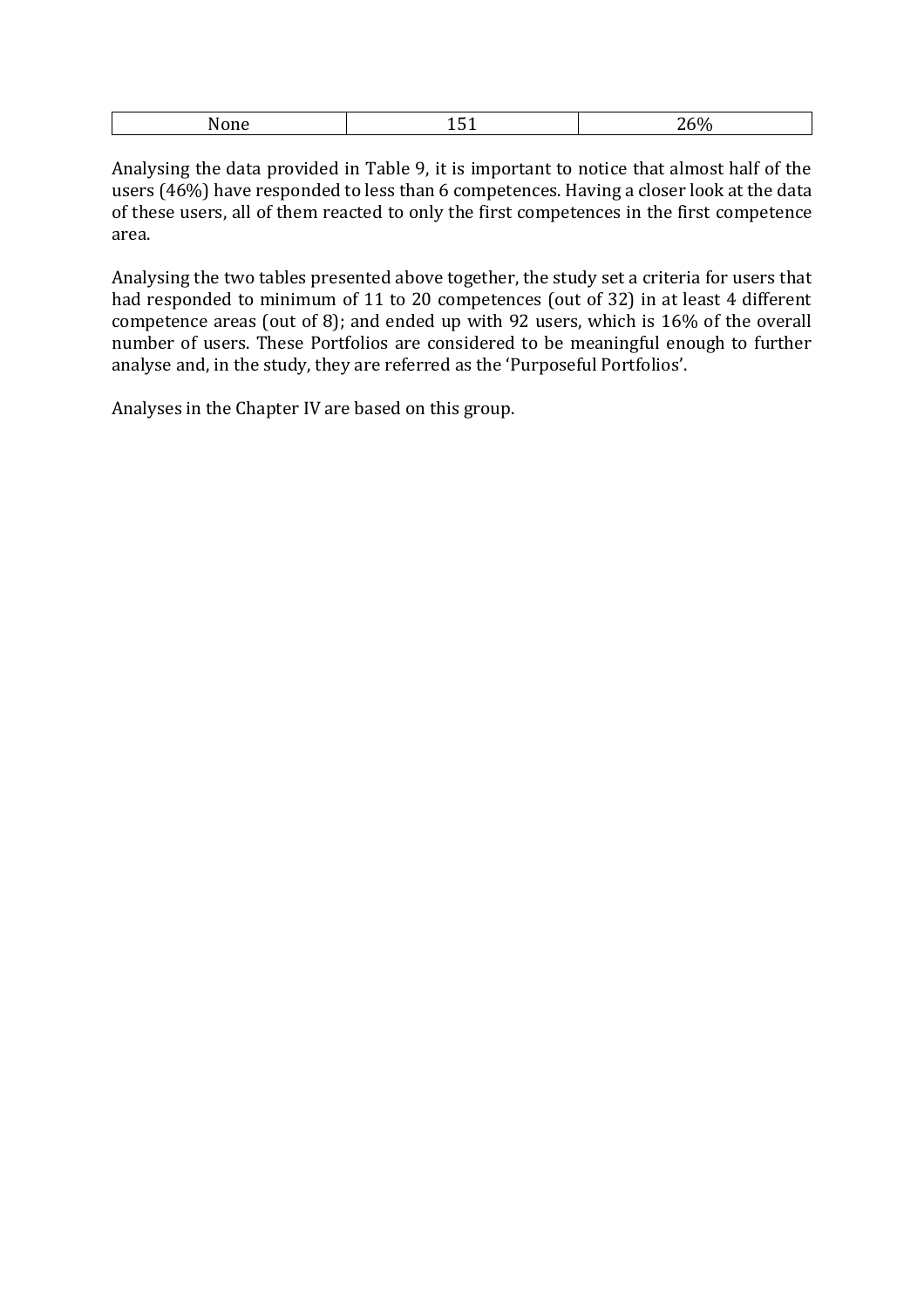#### **IV. Purposeful Portfolios**

As explained in the methodology section of this study, a total number of 92 Portfolios were identified as 'Purposeful Portfolios' (PP users) and are further analysed. In order to be able to compare with the group of all users, same list of analyses have been made and presented in this chapter.

Table 10 below shows how many versions the PP users have created as they worked with the Portfolio. The findings are in line with the findings about the group of all users.

| <b>Number of Portfolio</b><br>versions | <b>Number of Users</b> | <b>Percentage of Users</b> |
|----------------------------------------|------------------------|----------------------------|
| 2 versions                             |                        | 7%                         |
| version                                |                        |                            |

| Table 10: Purposeful Portfolios - Number of versions |  |  |
|------------------------------------------------------|--|--|
|------------------------------------------------------|--|--|

#### **1. Country**

In terms of demographics of PP users, the first aspect presented here is on the countries where the users were residing in at the time that they had worked on their Youth Work Portfolio.

Table 11 below provides a summary of the number of PP users within the CoE and outside the CoE.

| Area              | <b>Number of Users</b> | <b>Percentage of Users</b> |
|-------------------|------------------------|----------------------------|
| CoE countries     |                        | 75%                        |
| Non-CoE countries |                        | $12\%$                     |
| Not registered    |                        | $13\%$                     |

As seen from the table, three out of four PP users were coming from CoE countries.

In Table 12, shows how many PP users are from which member state of the CoE. The table is presented in a descending order of numbers.

*Table 12: Purposeful Portfolios – Number of users from the CoE member states*

| <b>CoE Member States</b> | <b>Number of Users</b> |
|--------------------------|------------------------|
| Spain                    |                        |
| Italy                    |                        |
| Portugal                 |                        |
| Croatia                  |                        |
| Finland                  |                        |
| Estonia                  |                        |
| France                   |                        |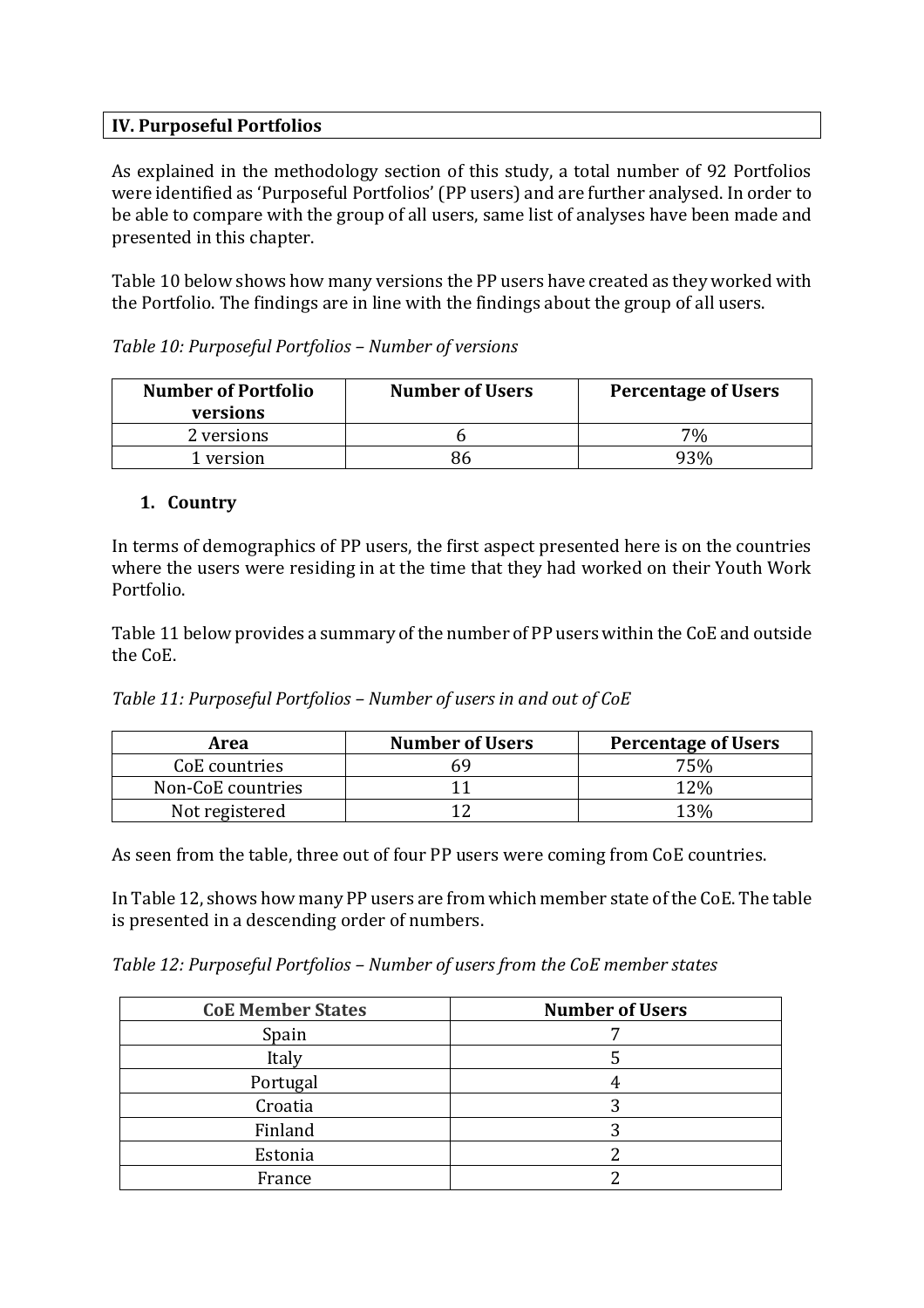| <b>Bulgaria</b>           |    |
|---------------------------|----|
| Germany                   |    |
| Greece                    |    |
| Netherlands               |    |
| <b>Russian Federation</b> |    |
| Sweden                    |    |
| Turkey                    |    |
| <b>United Kingdom</b>     |    |
| Not specified             | 35 |

Table 13 below lists the countries and the number of PP users from the non-CoE countries.

*Table 13: Purposeful Portfolios – Number of users from the non-CoE member states*

| <b>Countries outside of CoE</b> | <b>Number of Users</b> |
|---------------------------------|------------------------|
| <b>Belarus</b>                  |                        |
| Kazakhstan                      |                        |
| Not specified                   |                        |

#### **2. Gender**

The second demographic aspect that has been analysed is based on gender. The findings are summarised in Table 14. The site provides 3 options for gender data: female, male and other. The users do also have freedom to leave this section blank.

|  |  | Table 14: Purposeful Portfolios - Gender distribution of users |
|--|--|----------------------------------------------------------------|
|--|--|----------------------------------------------------------------|

| Gender         | <b>Number of Users</b> | <b>Percentage of Users</b> |
|----------------|------------------------|----------------------------|
| Female         |                        | 63%                        |
| Male           |                        | 32%                        |
| Not registered |                        | 5%                         |

Here again, similar to the analysis of all users, the number of female PP users is almost twice the number of male PP users.

#### **3. Age**

The third demographic aspect analysed was age. At the registration phase, the website asks users to choose an interval for their age. Table 15 presents the age distribution of PP users based on the age intervals provided by the website.

*Table 15: Purposeful Portfolios – Age distribution*

| Age interval   | <b>Number of Users</b> | <b>Percentage of Users</b> |
|----------------|------------------------|----------------------------|
| Under 15       |                        | ን%                         |
| 15 to 18 years |                        | 4%                         |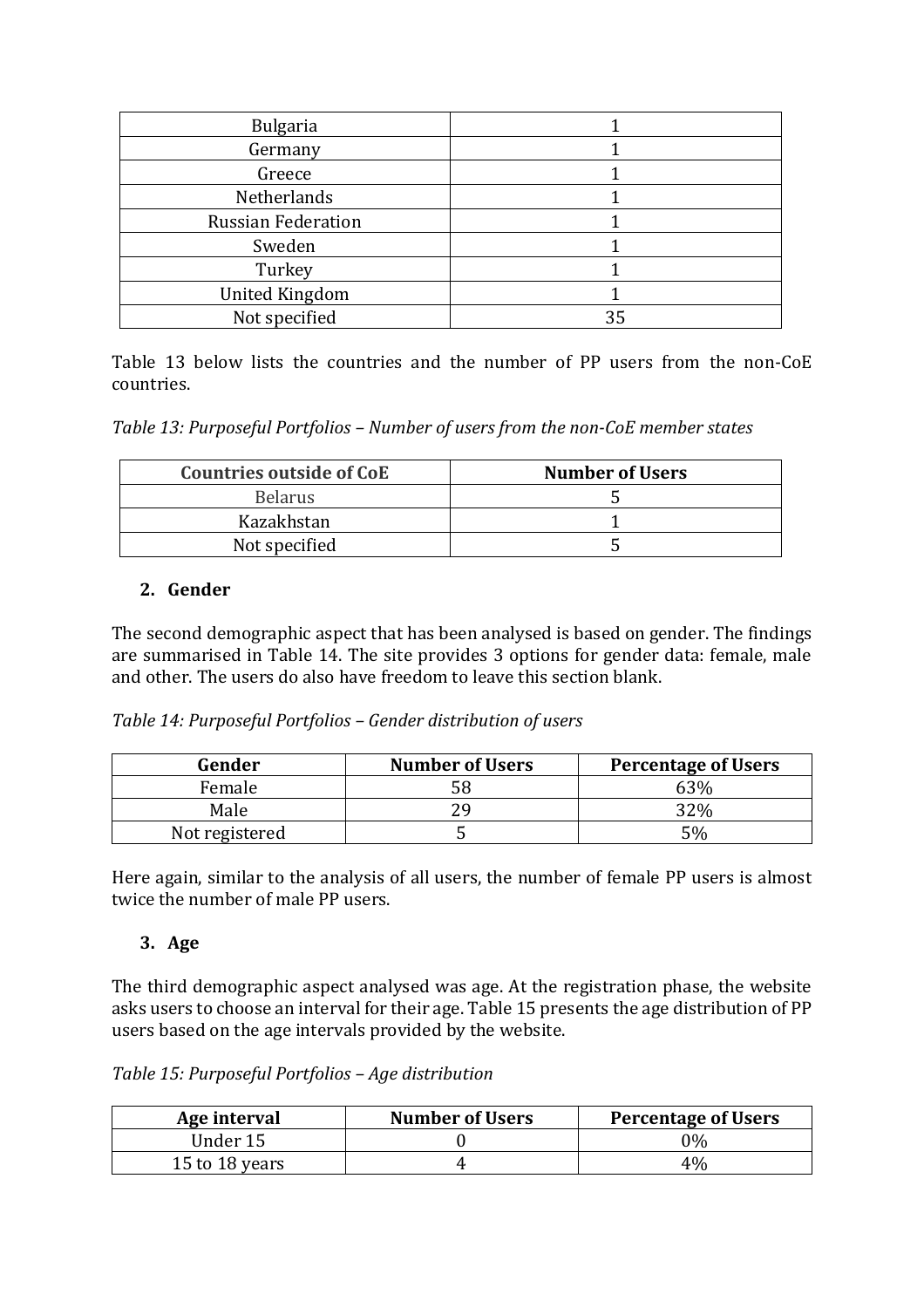| 19 to 24 years | 35% |
|----------------|-----|
| 25 to 30 years | 25% |
| 31 to 40 years | 21% |
| 41 to 50 years | 9%  |
| Over 50 years  | 1%  |
| Not registered | 5%  |

Different than the age distribution of all Youth Work Portfolio users, the number of PP users aged between 19 to 24 years of age is the highest of the entire PP users group. This fact shows us that the users who used the Portfolio website to a meaningful extent are in general younger than the ones who have only registered and responded to a few competence fields.

Analysing age distribution together with gender information provided; the users who used the site to its full extent are mainly young female youth workers.

### **4. Profession**

The final demographic aspect analysed was the profession of the users. Similar to the data used for age distribution, the information on professions are also collected by the site based on six different possibilities for users to select from: full time youth worker, part time youth worker, occasional youth worker, youth worker currently looking for a position, volunteer and other. The users also have the possibility to not to provide this information. Table 16 presents the distribution of users' professions based on this categorisation. The table is arranged in a descending order of numbers.

| <b>Profession</b>       | <b>Number of Users</b> | <b>Percentage of Users</b> |
|-------------------------|------------------------|----------------------------|
| Volunteer               | 28                     | 30%                        |
| Full time youth worker  | 21                     | 23%                        |
| Part time youth worker  | 11                     | 12%                        |
| Occasional youth worker |                        | 9%                         |
| Youth worker currently  |                        | 9%                         |
| looking for a position  |                        |                            |
| <b>Other</b>            |                        | 7%                         |
| Not registered          |                        | 10%                        |

*Table 16: Purposeful Portfolios – Professions of users*

Looking at the percentages presented, the number of volunteers who have used the Portfolio to a meaningful extend are more than the full-time professionals – which is the leading professional group in the overall users analysis. Therefore, the full-time youth workers show an interest (or are invited to) use the Portfolio but they do not necessarily make a sufficient use of it.

## **5. Competences responded**

In line with the analysis done with the whole group of users, the competence areas that PP users group have responded to have also been looked at. Table 17 shows how many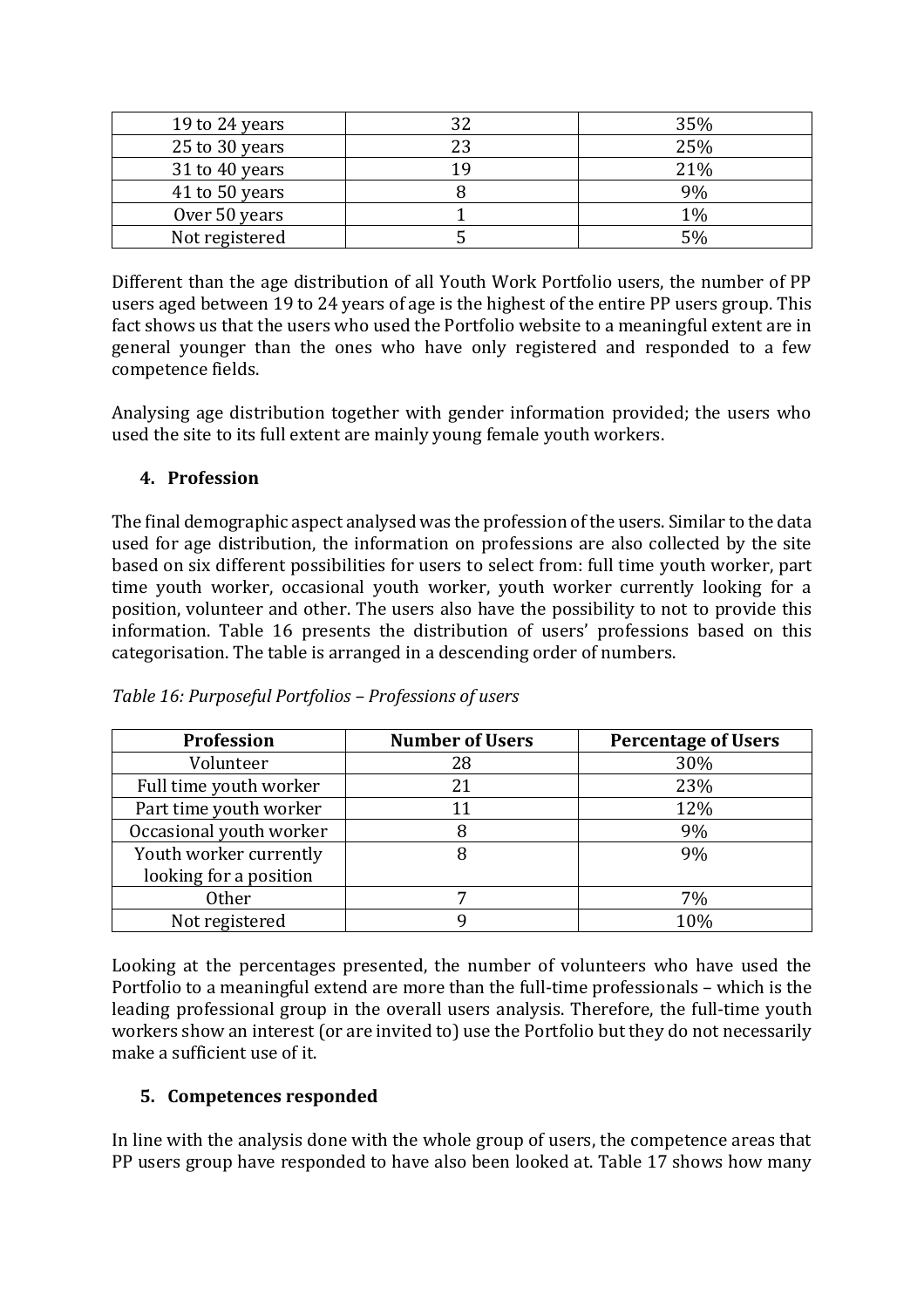users (and their respective percentage within the PP users group) have responded to which competence area.

Here you can find the 8 competence areas listed once more, for better understanding of the Table 17.

Competence Areas

- 1. Address the needs and aspiration of young people
- 2. Provide learning opportunities for young people
- 3. Support and empower young people in making sense of the society they live and engaging with it
- 4. Support young people in actively and constructively addressing intercultural relations
- 5. Actively practice evaluation to improve the quality of the youth work conducted
- 6. Support collective learning in the youth workers' team
- 7. Contribute to the development of their organisation and to making policies / programmes work better for young people
- 8. Develop, conduct and evaluate projects

| Number of the     | <b>Number of Users</b> | <b>Percentage of Users</b> |
|-------------------|------------------------|----------------------------|
| Competence area   |                        |                            |
| Competence area 1 | 92                     | 100%                       |
| Competence area 2 | 90                     | 98%                        |
| Competence area 3 | 89                     | 97%                        |
| Competence area 4 | 86                     | 93%                        |
| Competence area 5 | 80                     | 87%                        |
| Competence area 6 | 80                     | 87%                        |
| Competence area 7 | 79                     | 86%                        |
| Competence area 8 |                        | 87%                        |

*Table 17: Purposeful Portfolios – Competence areas reacted by PP users*

We can see the same tendency in this group as we have seen in Table 8, which lists the competence areas that have been responded to by the data from all the users. The first three competence areas have been responded to more than the rest of the competence areas. Although the trend somewhat stays similar, the percentages stay much higher all through the competence framework, as this has been one of the basis of forming the PP users group.

As all PP users responded to competence areas to a meaningful degree, Table 17 can also be used as an indicator on measuring the relevance of different competence areas to the youth workers. From this perspective, the first three competence areas seem to be the most relevant fields.

In order to understand how far these users used the different aspects of the selfassessment, the 92 selected portfolios were looked at more in more detail. Table 18 summarises the percentages of how many users have responded to the text questions under a particular competence and also how many of them have just did the ranking.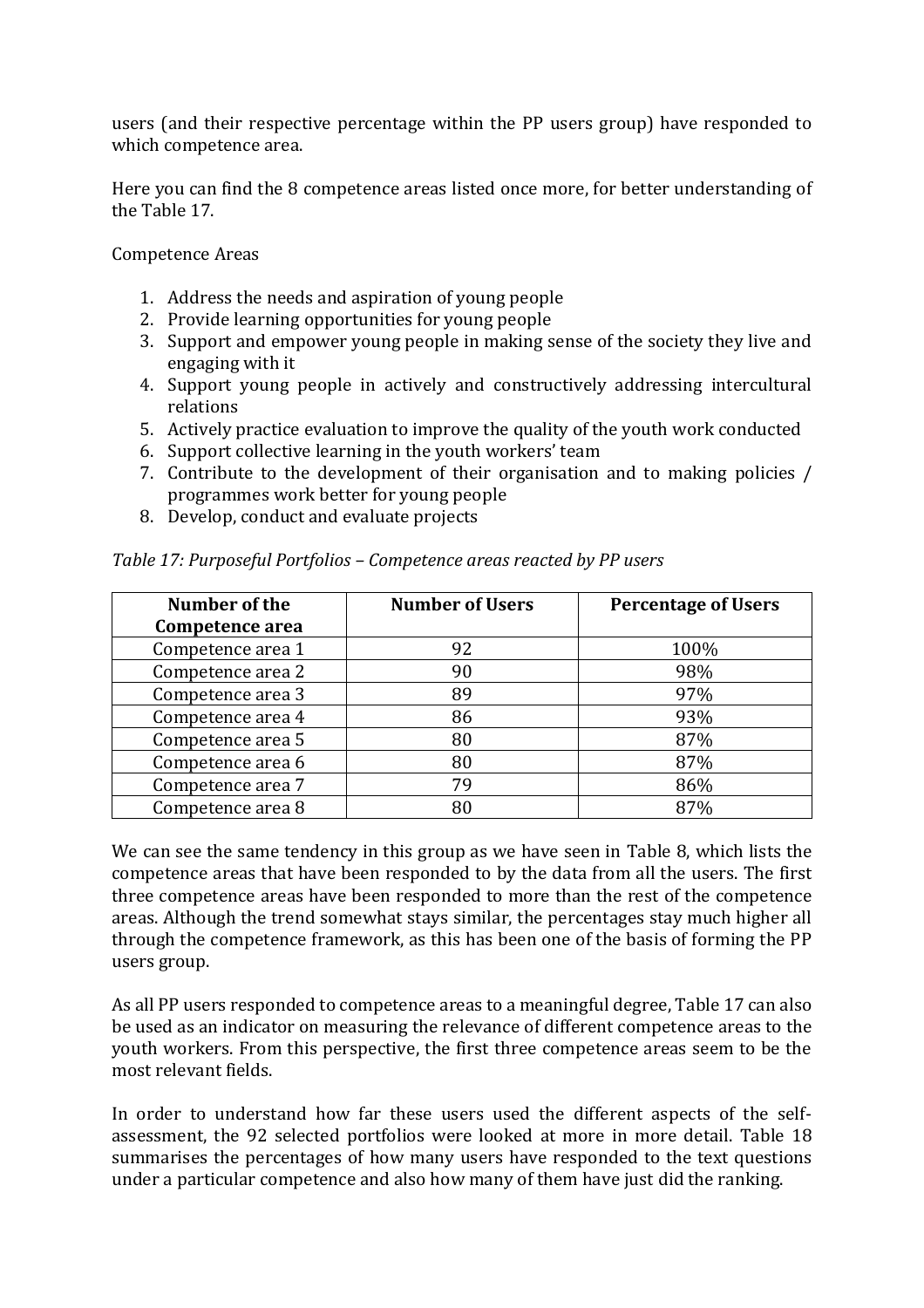| <b>Type of responses</b>   | <b>Number of Users</b> | <b>Percentage of Users</b> |
|----------------------------|------------------------|----------------------------|
| Only did ranking           |                        | 44%                        |
| Responded to few text      | 16                     | 17%                        |
| questions                  |                        |                            |
| Responded to almost all    | 33                     | 36%                        |
| the text questions         |                        |                            |
| Data could not be accessed |                        | 3%                         |

*Table 18: Purposeful Portfolios – Various uses of ranking and open questions* 

Looking at Table 18, it is clear that almost half of the PP users only did the ranking and have not responded to any of the open questions.

While working on this data, the use of different languages could also be analysed. Out of the 33 users who have responded to the open questions; 22 of them used English language. Spanish and Russian are the most common languages used by the rest of the users.

## **6. Analysis of the competence areas – relevance and competence**

The statistics kept by the website of the Youth Work Portfolio also provides information on the responses of the users in their ranking. Following tables between 19 and 24 are presented to provide some insights on the rankings of the PP users.

*Table 19: Purposeful Portfolios – Top 10 most relevant competences for users' work*

| 1.1. | Build positive, non-judgemental relationships with young people                                                         | 4,46 |
|------|-------------------------------------------------------------------------------------------------------------------------|------|
| 2.4. | Provide young people with appropriate guidance and feedback                                                             | 4,33 |
| 1.4. | Relate to young people as equals                                                                                        | 4,30 |
| 2.2. | Create safe, motivating and inclusive learning environments for<br>individuals and groups                               | 4,30 |
| 2.5. | Inform young people about learning opportunities and support<br>them to use them effectively                            | 4,23 |
| 6.1. | Actively evaluate teamwork with colleagues and use the results to<br>improve effectiveness                              | 4,23 |
| 1.3. | Involve young people in the planning, delivery and evaluation of<br>youth work using participatory methods, as suitable | 4,21 |
| 4.1. | Support young people in acquiring intercultural competences                                                             | 4,20 |
| 6.3. | Share relevant information and practices in youth work with<br>colleagues                                               | 4,18 |
| 1.2. | Understand the social context of young people                                                                           | 4,16 |

*Table 20: Purposeful Portfolios – Top 10 least relevant competences for users' work*

| $\vert$ 8.3. | Give visibility to projects, write reports and make | 3,73 |
|--------------|-----------------------------------------------------|------|
|              | presentations, for a variety of audiences           |      |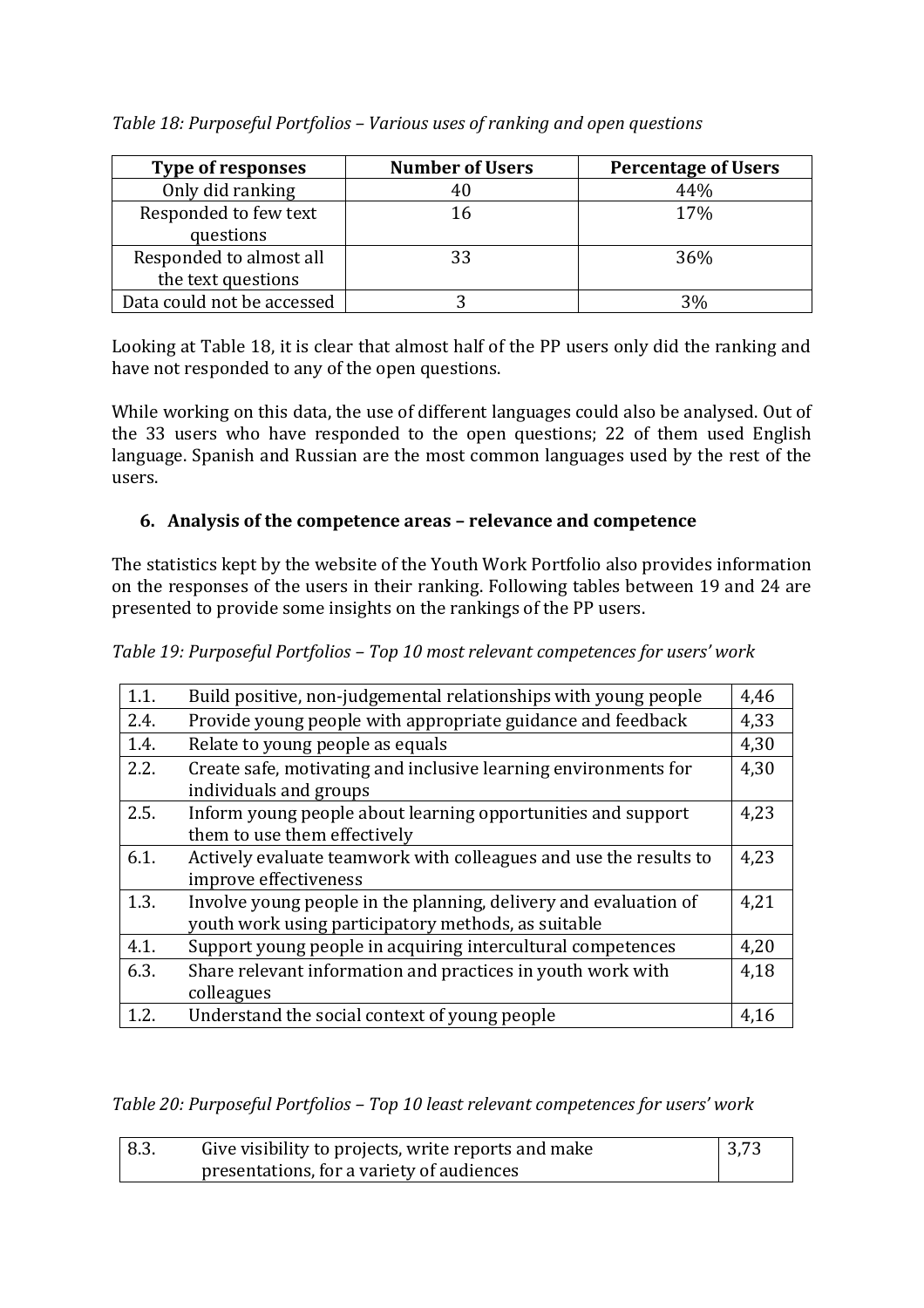| 8.4. | Use information and communication technology tools when          | 3,73 |
|------|------------------------------------------------------------------|------|
|      | necessary                                                        |      |
| 5.3. | Use the results of evaluation for the improvement of youth       | 3,65 |
|      | work practice                                                    |      |
| 7.2. | Co-operate with others to shape youth policies                   | 3,64 |
| 7.1. | Actively involve young people in shaping organisation's policies | 3,63 |
|      | and programmes                                                   |      |
| 8.1. | Apply project management approaches                              | 3,57 |
| 5.4. | Stay up-to-date on the latest youth research on the situation    | 3,51 |
|      | and needs of the young people                                    |      |
| 8.2. | Seek and manage resources                                        | 3,51 |
| 5.1. | Involve young people in planning and organising evaluation       | 3,41 |
| 5.2. | Plan and apply a range of participatory methods for evaluation   | 3,38 |

Table 19 and Table 20 shows that for the users, the most relevant competence areas for their youth work are:

CA 1: Address the needs and aspiration of young people

CA 2: Provide learning opportunities for young people

CA 6: Support collective learning in the youth workers' team

Whereas the least relevant competence areas for their youth work are:

CA 5: Actively practice evaluation to improve the quality of the youth work conducted

CA 7: Contribute to the development of their organisation and to making policies programmes work better for young people

CA 8: Develop, conduct and evaluate projects

It has been interesting to see that almost none of the competences in the following two competence areas are not ranked either highest or lowest in terms of their relevance for youth work.

CA 3: Support and empower young people in making sense of the society they live and engaging with it

CA 4: Support young people in actively and constructively addressing intercultural relations

*Table 21: Purposeful Portfolios – Top 10 highly rates competences*

| $\pm 1.4.$ | Relate to young people as equals                                | 3,99           |
|------------|-----------------------------------------------------------------|----------------|
| $\pm 1.1.$ | Build positive, non-judgemental relationships with young people | $ 3,89\rangle$ |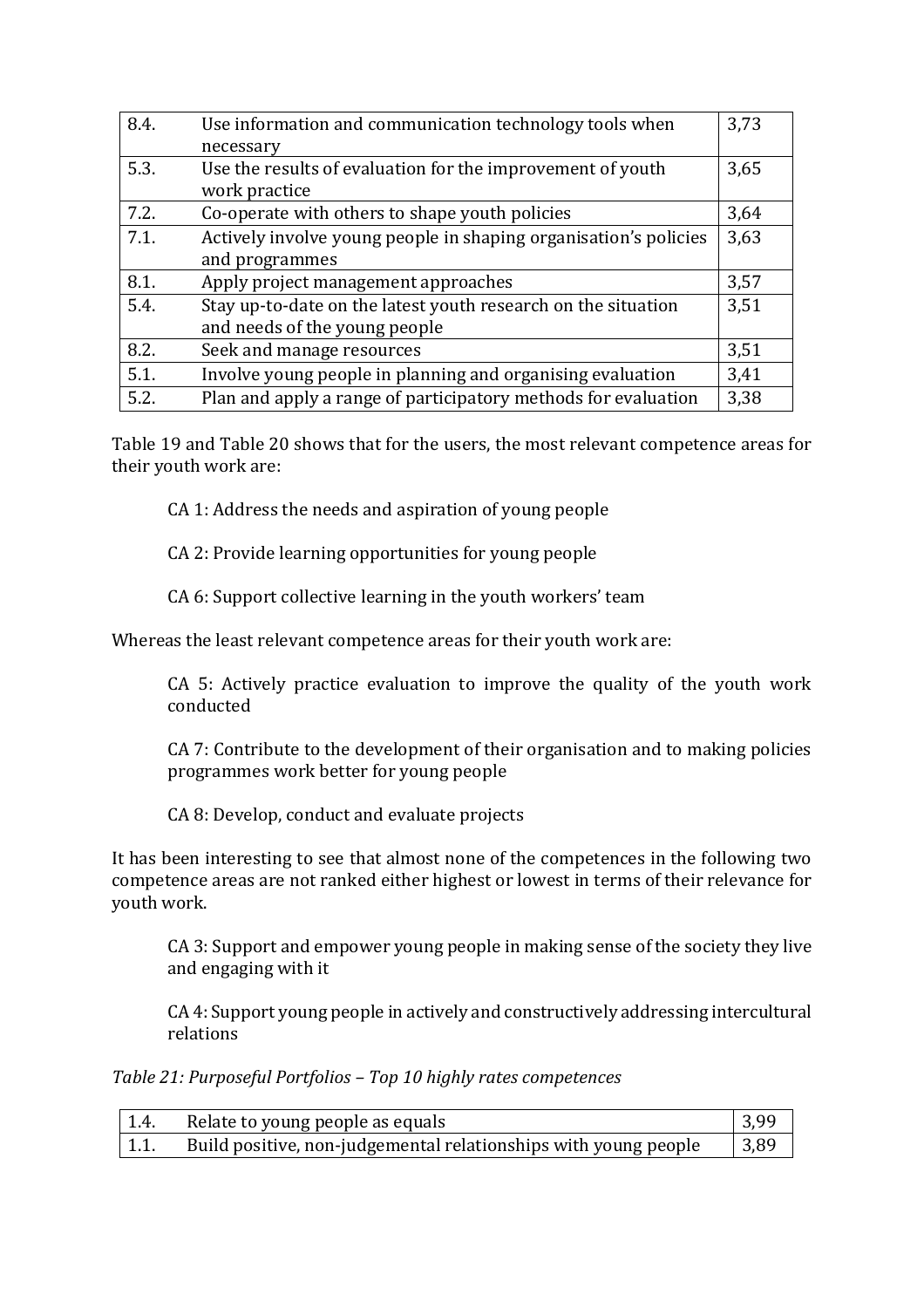| 6.3. | Share relevant information and practices in youth work with<br>colleagues                                               | 3,82 |
|------|-------------------------------------------------------------------------------------------------------------------------|------|
| 1.5. | Demonstrate openness I discussing young people's personal and<br>emotional issues when raised in the youth work context | 3,72 |
| 6.1. | Actively evaluate teamwork with colleagues and use the results to<br>improve effectiveness                              | 3,69 |
| 6.2. | Seek and give feedback about teamwork                                                                                   | 3,67 |
| 4.1. | Support young people in acquiring intercultural competences                                                             | 3,65 |
| 1.2. | Understand the social context of young people                                                                           | 3,63 |
| 2.2. | Create safe, motivating and inclusive learning environments for<br>individuals and groups                               | 3,61 |
| 2.4. | Provide young people with appropriate guidance and feedback                                                             | 3.54 |

*Table 22: Purposeful Portfolios – Top 10 least rates competences*

| 3.2. | Support young people to identify goals, develop strategies and       | 3,17 |
|------|----------------------------------------------------------------------|------|
|      | organise individual and collective action for social change          |      |
| 3.1. | Assist young people to identify and take responsibility for the role | 3,11 |
|      | they want to have in their community and society                     |      |
| 8.1. | Apply project management approaches                                  | 2,97 |
| 5.3. | Use the results of evaluation for the improvement of youth work      | 2,93 |
|      | practice                                                             |      |
| 7.2. | Co-operate with others to shape youth policies                       | 2,92 |
| 8.2. | Seek and manage resources                                            | 2,88 |
| 5.1. | Involve young people in planning and organising evaluation           | 2,88 |
| 7.1. | Actively involve young people in shaping organisation's policies     | 2,84 |
|      | and programmes                                                       |      |
| 5.2. | Plan and apply a range of participatory methods for evaluation       | 2,78 |
| 5.4. | Stay up-to-date on the latest youth research on the situation and    | 2,73 |
|      | needs of the young people                                            |      |

Reading through Table 21 and 22, it is interesting to see that all of the competences in competence area 6 (CA 6: Support collective learning in the youth workers' team) are ranked highly by the users compared to other competences.

There is also an accumulation of low ranking in the competence areas number 3 and 5 but as these are also the areas where the users do not rank the relevance of these competences highly, the low rating could mean simply that these are not relevant areas for the work of the users who have responded.

*Table 23: Purposeful Portfolios – Top 10 competences with biggest difference between relevance to work and the users self-assessed competence level*

| 3.1. | Assist young people to identify and take responsibility for the role | $\vert 1,00 \vert$ |
|------|----------------------------------------------------------------------|--------------------|
|      | they want to have in their community and society                     |                    |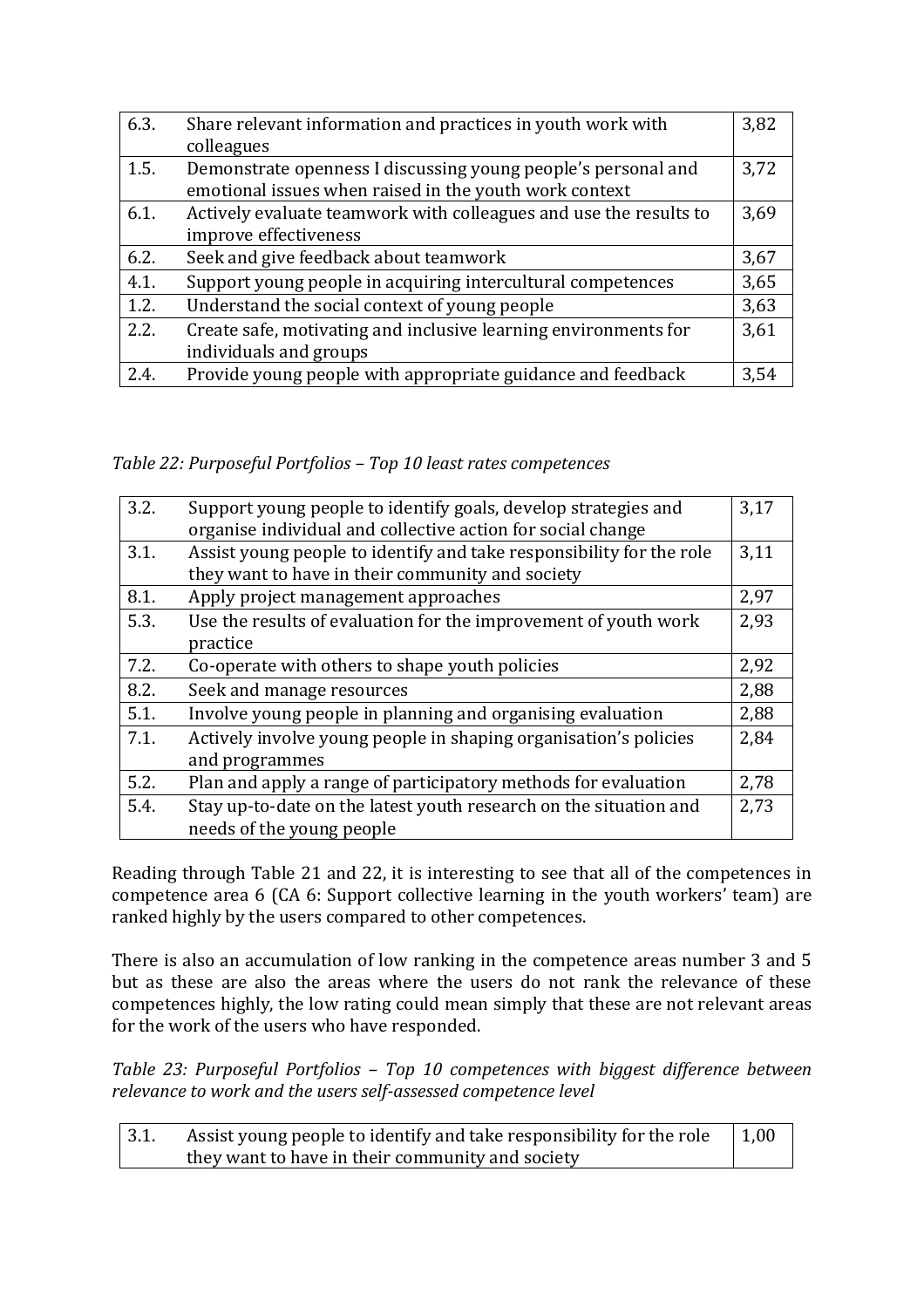| 3.2. | Support young people to identify goals, develop strategies and<br>organise individual and collective action for social change | 0,93 |
|------|-------------------------------------------------------------------------------------------------------------------------------|------|
| 2.5. | Inform young people about learning opportunities and support<br>them to use them effectively                                  | 0,80 |
| 1.3. | Involve young people in the planning, delivery and evaluation of<br>youth work using participatory methods, as suitable       | 0,80 |
| 2.4. | Provide young people with appropriate guidance and feedback                                                                   | 0,79 |
| 7.1. | Actively involve young people in shaping organisation's policies<br>and programmes                                            | 0.79 |
| 5.4. | Stay up-to-date on the latest youth research on the situation and<br>needs of the young people                                | 0.78 |
| 2.3. | Use a range of educational methods including ones that develop<br>creativity and foster motivation for learning               | 0.75 |
| 3.4. | Support the competence and confidence development of young<br>people                                                          | 0.74 |
| 2.1. | Support young people in identifying their learning needs, wishes<br>and styles, taking any special needs into consideration   | 0.74 |

*Table 24: Purposeful Portfolios – Top 10 competences with smallest difference between relevance to work and the users self-assessed competence level*

| 6.1. | Actively evaluate teamwork with colleagues and use the results to | 0,54 |
|------|-------------------------------------------------------------------|------|
|      | improve effectiveness                                             |      |
| 1.2. | Understand the social context of young people                     | 0,53 |
| 5.1. | Involve young people in planning and organising evaluation        | 0,53 |
| 4.3. | Work creatively on and with conflicts with a view to transforming | 0,52 |
|      | them constructively                                               |      |
| 6.2. | Seek and give feedback about teamwork                             | 0,45 |
| 1.6. | Demonstrate that youth work practice reflects the needs and       | 0.39 |
|      | aspirations of young people                                       |      |
| 8.4. | Use information and communication technology tools when           | 0,37 |
|      | necessary                                                         |      |
| 6.3. | Share relevant information and practices in youth work with       | 0,36 |
|      | colleagues                                                        |      |
| 1.5. | Demonstrate openness I discussing young people's personal and     | 0.34 |
|      | emotional issues when raised in the youth work context            |      |
| 1.4. | Relate to young people as equals                                  | 0,31 |

The biggest gap between relevance and competence are in the competence areas 2 (provide learning opportunities for young people) and 3 (support and empower young people in making sense of the society they live and engaging with it). So it could be concluded that these are also the areas where users want to further develop their practices.

The users also rate their competences considerably low in the competence field 5 (stay up-to-date on the latest youth research on the situation and needs of the young people; involve young people in planning and organising evaluation) and still consider it relevant. Therefore, it can be concluded that the relationship between the quality development in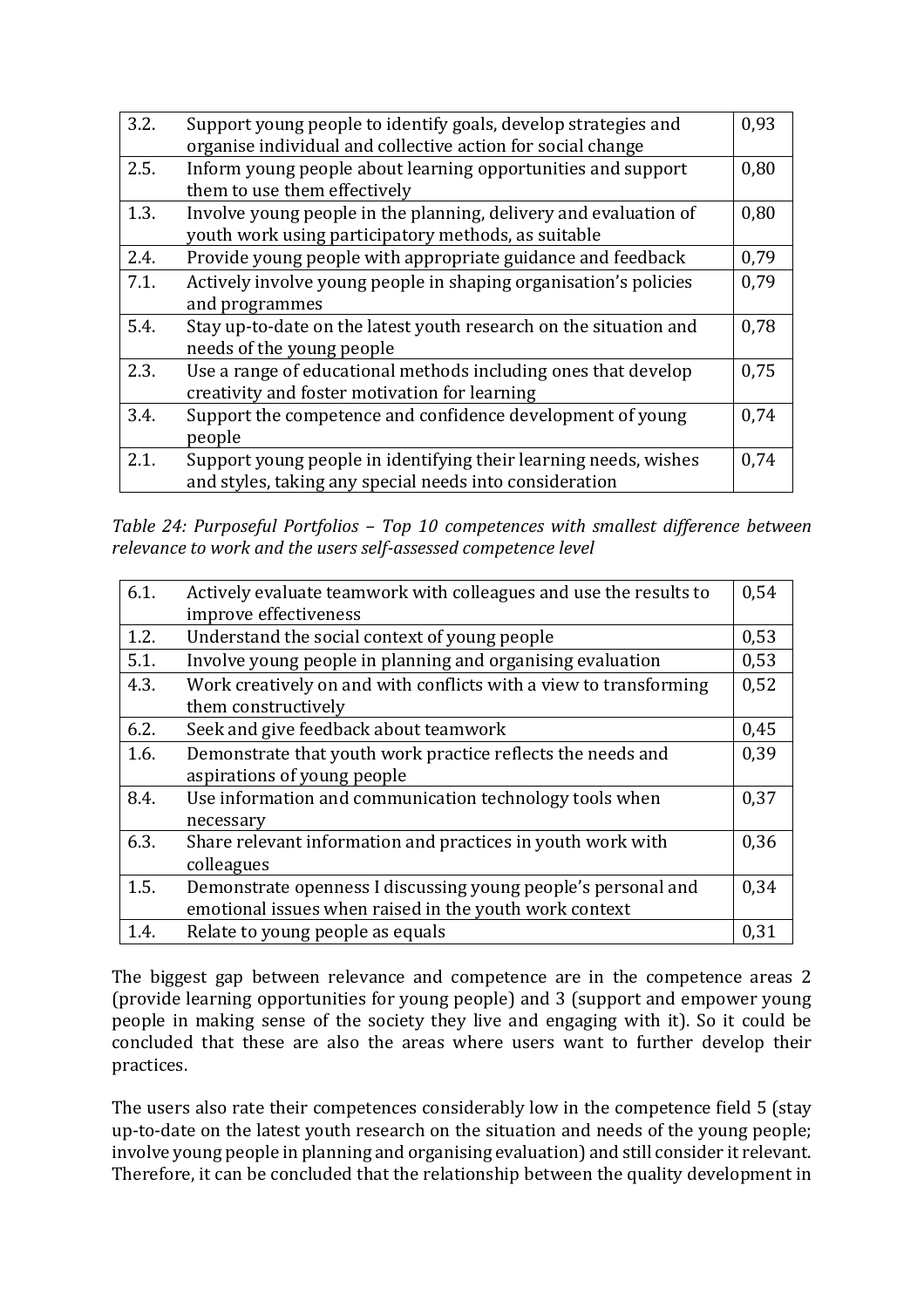youth work and the policy development does not reflect on the self-assessment of the youth workers.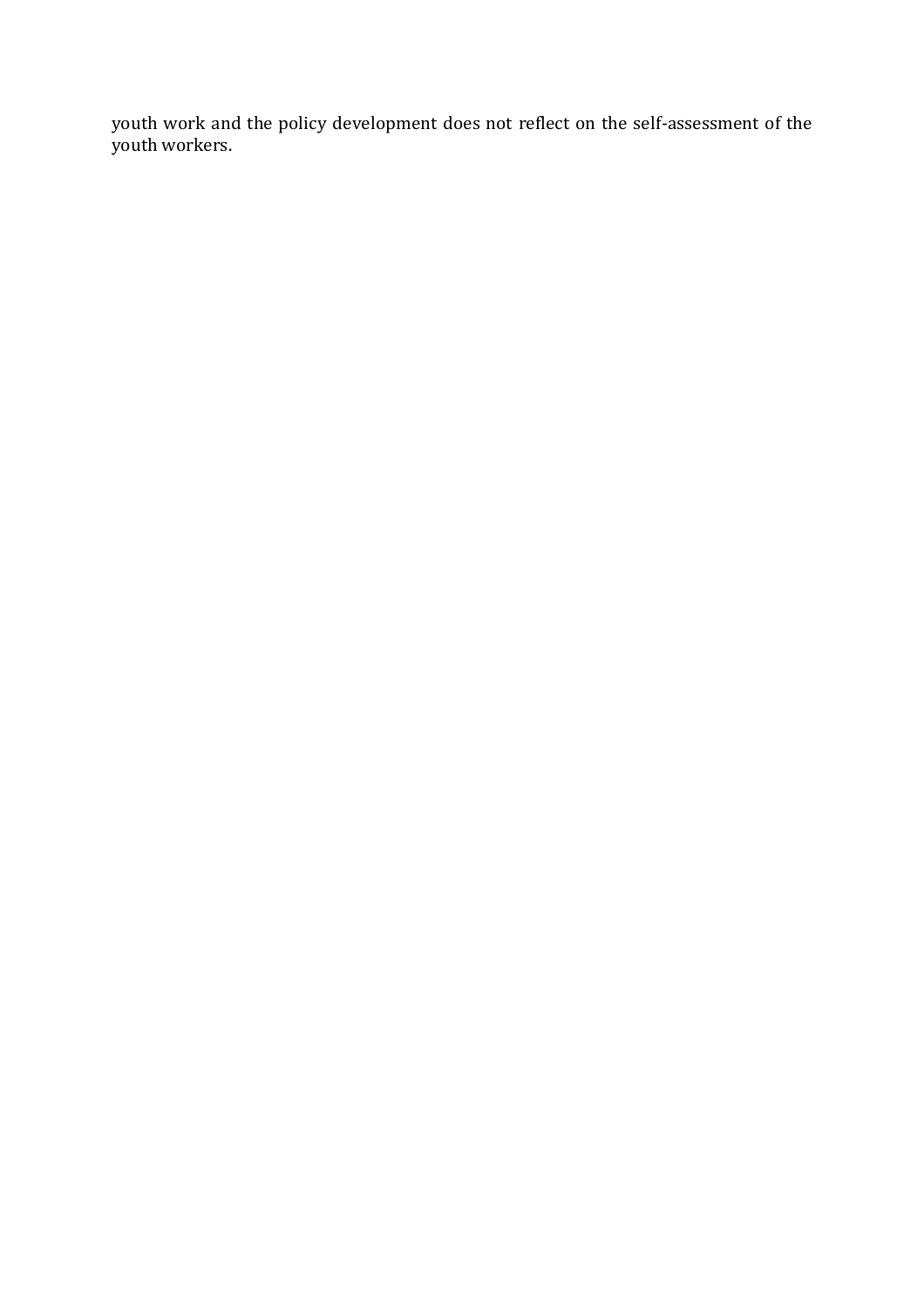#### **V. Results of the Survey**

A survey aiming to deepen the understanding on the use and dissemination of the Portfolio has been sent to the entire user emails registered on the platform. Despite the efforts put, the response rate was as low as 2%. As mentioned in the limitations part of this Study, the findings from the Survey cannot be referred as representative conclusions given the limited response rate. Yet the survey still gives out a new set of data that becomes meaningful in relation with the other sources of data; especially when it comes to the use and dissemination of the Portfolio.

## *Source of knowledge of the Portfolio*

More than half of the users responded to the survey found about the Youth Work Portfolio either during a CoE Youth Department's activity or through a youth work trainer. The rest of the users mainly found it online while they were specifically looking for a competency model for youth workers.

### *The context in which the Portfolio is used*

Majority of the users used the Youth Work Portfolio in the context of training where they were participants. Some of the users also used it on their personal initiative (the ones that found about the Portfolio after web research). There are also users, which use the Portfolio in their formal studies.

### *Purpose of using the Portfolio*

The Portfolio has been used as a professional self-assessment tool and also for personal development. It has also been used as a model to develop competence frameworks for youth workers or for professions with close competence spectrums (such as social work). It is also mentioned that users use it to demonstrate their professional capacities during job interviews. The main field of use mentioned is the training / education of youth workers.

#### *Portfolio in its key functions*

The users were asked to rate the helpfulness of the Portfolio competency framework. When asked in general, the users rated the helpfulness of the competency model 68 out of 100. When asked for the helpfulness of each one of the objectives of the Portfolio, the results are as follows:

- To analyse the current state of youth work competency  $-68/100$
- To gather evidence on the quality of youth work 68/100
- To gather ideas on how to improve youth work  $-66/100$
- To explain youth work to others 63/100

Although (as mentioned earlier) the survey results should not be perceived as definitive or representative; the ratings make sense as the first two objectives could be based on self-assessment rather easier while the last two objectives might require an extra effort to work on the findings that come from the self-assessment.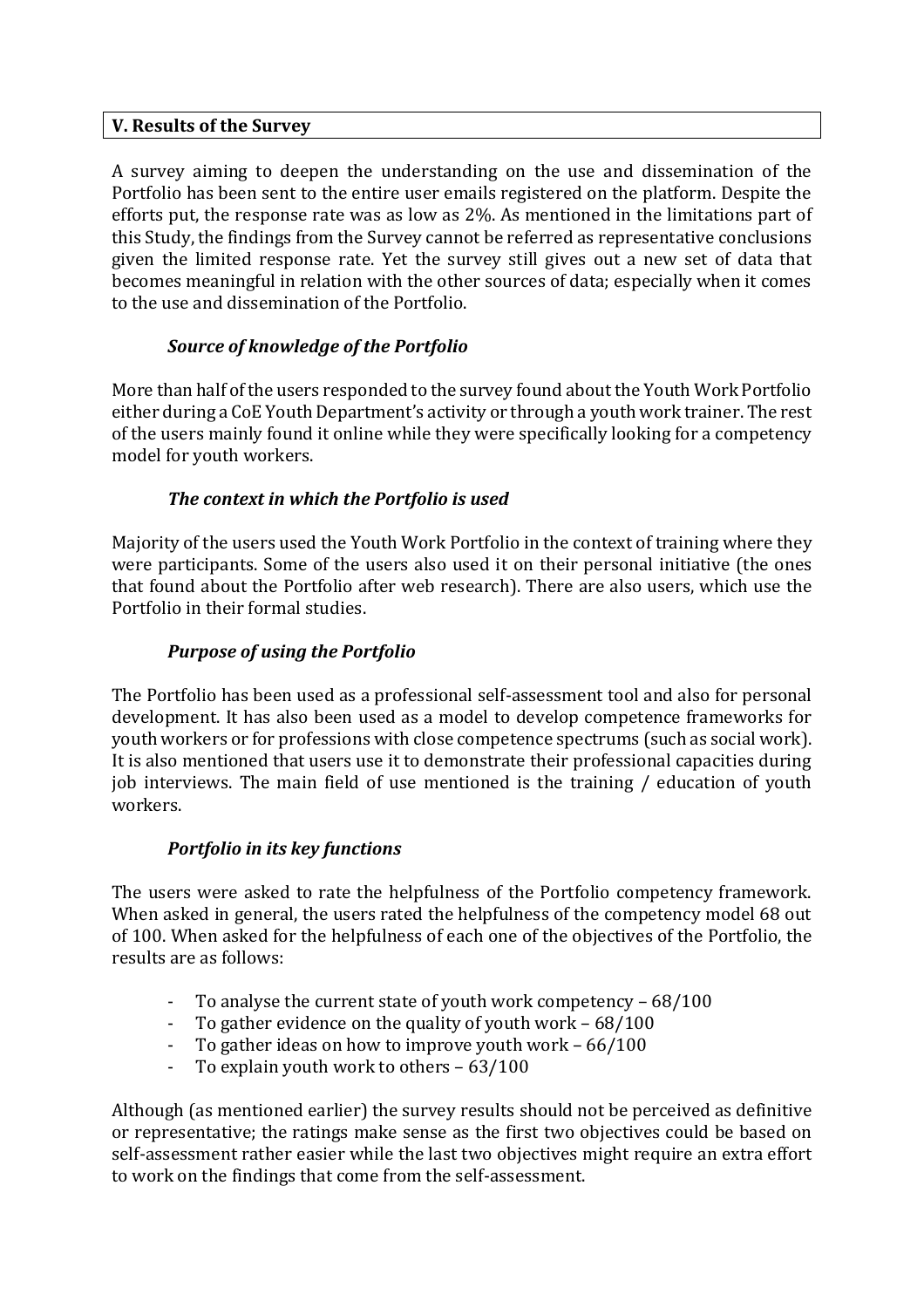## *Challenges with using the Portfolio*

During the survey, the users were also asked about the challenges they have faced during their work with the online Youth Work Portfolio on three aspects: technical, contentrelated and methodological challenges.

On the technical challenges majority of the respondents mention that the website is technically working fine, except some difficulties with access at times. Yet all the respondents mention that it would make a positive difference if the website will be easier to surf, become more user-friendly for logging-in and accessible from mobile devices. Several respondents also mention that they would rather use the offline version than the online one to overcome technical challenges – but they did not define what the challenges were.

On the content- related challenges, several respondents mention that the self-assessment is rather long and takes a long time to go through it all. The ones that are using the Portfolio in formal education setting are looking for developments to relate the contents of the Portfolio and the curriculum of youth workers education in different countries. There were no challenges mentioned regarding the informative chapters or the structure of the competence framework.

When it comes to the methodological challenges, the main difficulty mentioned is the length of the self-assessment. Some of the respondents are also making suggestions to diversify (increase the methods) of how one rates or describes their competences in the Portfolio; in order to keep the content as it is but change the methodology so the whole journey of self-assessment can take shorter time or can stay engaging.

## *Learning Plan*

When asked, the majority of the respondents mentioned that they either did not do the second part of the Portfolio (Learning Plan) or mention that they did it and only used it during the training course. One of the respondents mentions that they used it as a part of the job application.

#### *Suggestions for further development and dissemination*

The survey also asked for suggestions for further development and dissemination of the Youth Work Portfolio. Here you can find the list of responses:

- Development of a mobile app,
- Making the language more user-friendly,
- Adding guidelines on how to use the Portfolio in CVs or directly connect with your CV (e.g. Europass format),
- Development of information on how to use the Portfolio as a recognition tool to be better hired as a youth worker,
- Further work on promoting the Youth Work Portfolio in formal education processes,
- Including competences for digital youth work,
- Translation in different languages,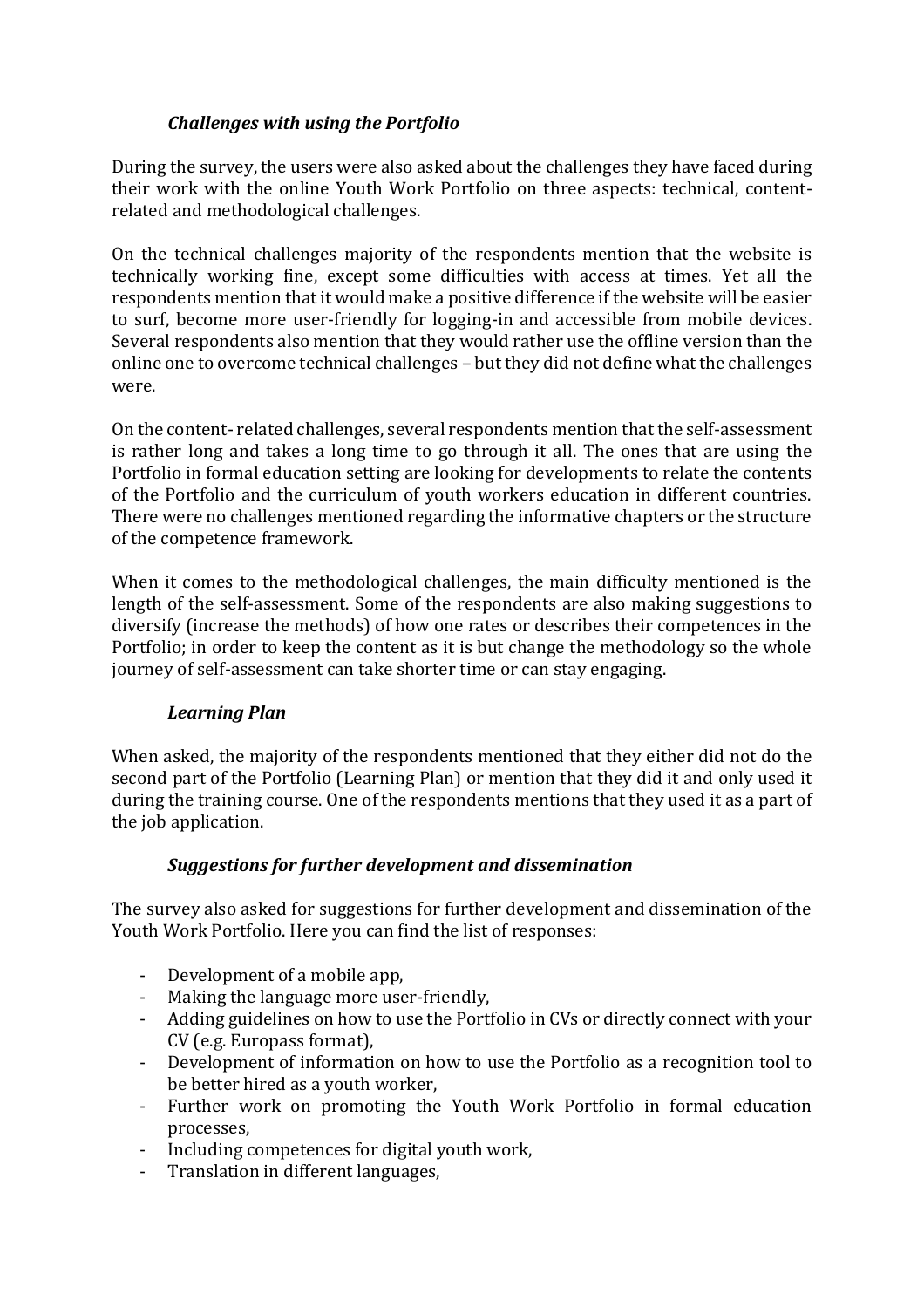- Giving more visibility to the Portfolio at the CoE events related with youth work,
- As the Portfolio is on the Youth Work recommendation, perhaps it would be good to send it to member states' youth ministries and departments and ask for a translation, ask for using it as an award criterion for your youth workers, to use it for the recognition of youth work,
- Connecting the Portfolio to relevant professional networking media such as LinkedIn.
- Making the benefits of having a Portfolio more explicit.
- Providing more training related to the Portfolio.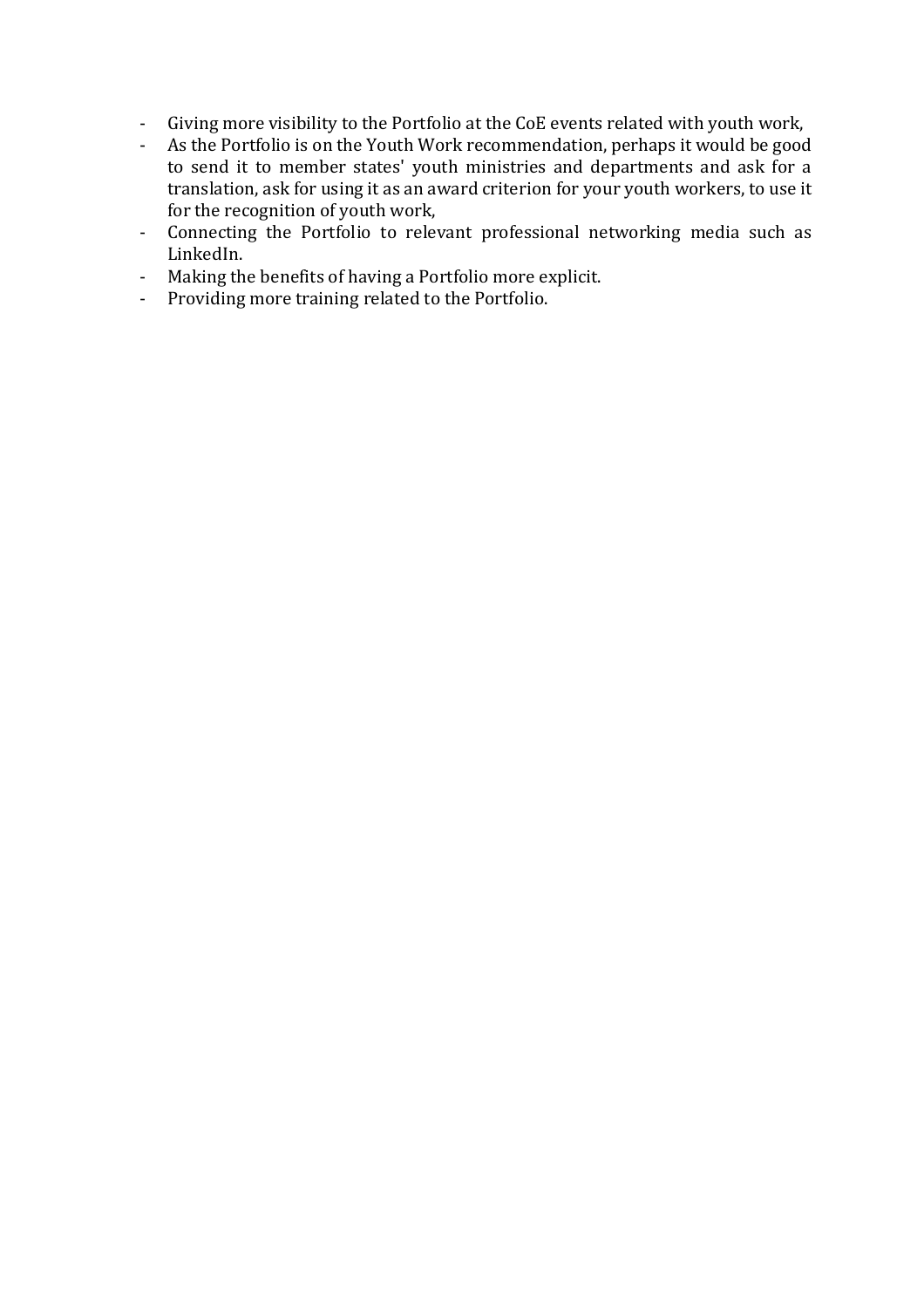#### **VI. Recommendations**

In this section, the recommendations about the Youth Work Portfolio have been presented.

### **1. Content related recommendations**

The Youth Work Portfolio has extremely important and relevant content for youth workers in Europe. Not only the competence model on which the self-assessment is based on, but also the information sections of the Portfolio are valuable, educational and still relevant.

The main recommendation in terms of content is to find better ways in which the information part of the Portfolio and the self-assessment form can better correspond with each other. Bridging the links can also go beyond the Portfolio given that it is an online tool and providing links to relevant readings to expand the horizon of the user before / during self-assessment could also be more engaging.

The second recommendation is to add digital youth work competences to the competence framework.

#### **2. Methodological recommendations**

The main challenge of the Portfolio seems to be the methodological one. In the survey, what the users are referring to as 'too long' is also in line with the fact that 46% of the users stop reflecting with the tool after they responded to maximum 5 competences out of 32. Given the fact that the contents are found to be very good, the solution for this problem should be residing in methodological changes.

The main recommendation here is to keep the content of the Portfolio but add elements of gamification to make it more engaging. Gamification does not mean turning the selfassessment process into a game: gamification means using gaming elements to make a process (any process) more engaging. Some concrete suggestions can be: having a completion bar where the user can see their progress in finalising the self-assessment; adding a visual element where the user can see their rankings after each competence (web mapping), making navigation easier between different competence areas, using short videos at the introduction of each competence area. The online methodology of the Portfolio is recommended to be reworked by a team of: educators, youth workers, gamification experts and digital experts.

#### **3. Technical recommendations**

The respondents to the survey refer to technical challenges on a wide range of aspects: from the difficulties of logging in to the Portfolio website to the challenges of not being able to reach the contents of the Portfolio through a mobile app. This study itself also experienced various challenges when it came to the technicalities of how the website works. Therefore, it is difficult to recommend anything other than a new website, which is user friendly, easy to navigate and engaging in its design.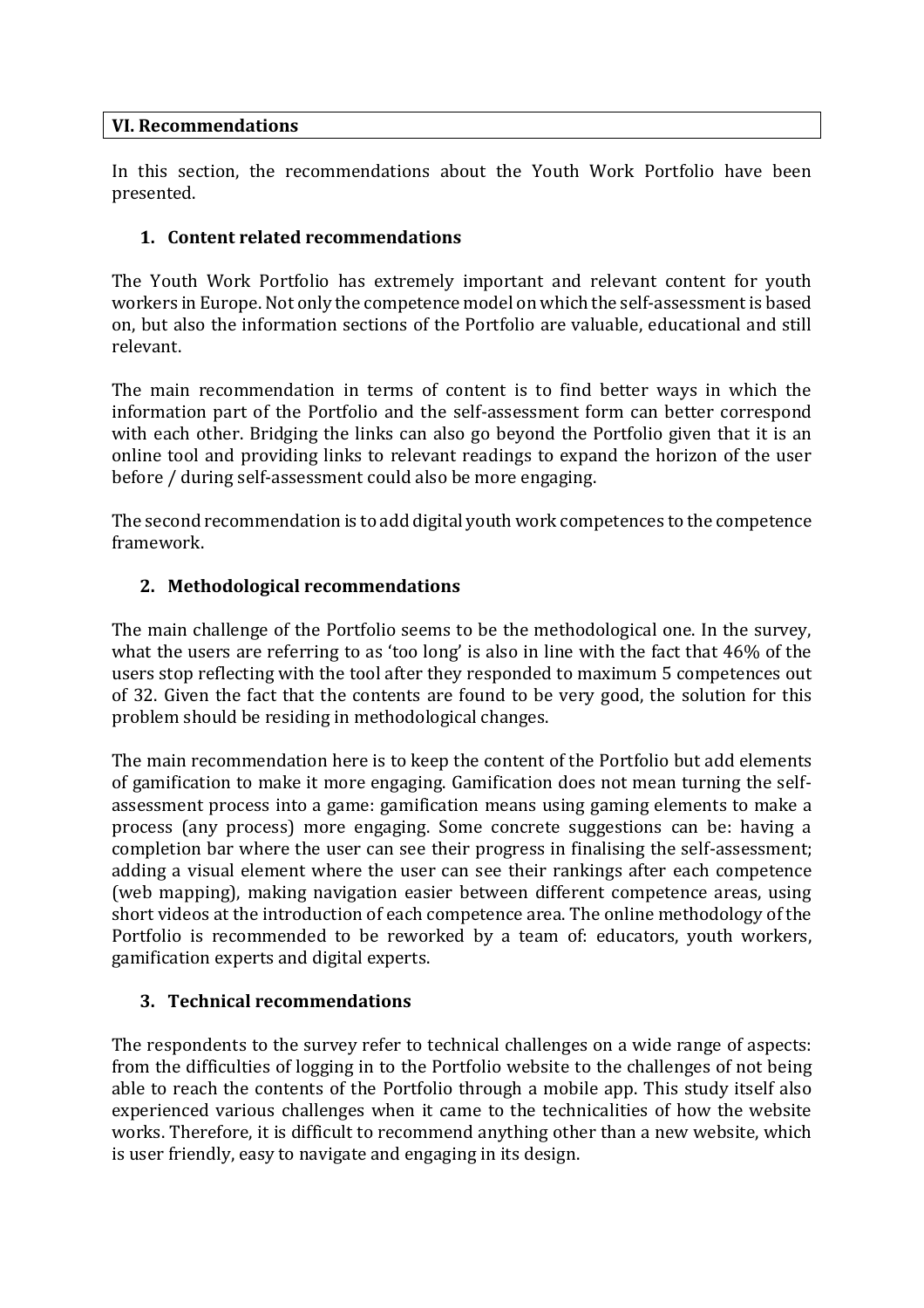The other recommendation is about the way statistics on the website is stored and how it is shown to the administrators. During the set up of the new website, the technical staff should be provided information on the content related data that the institutions involved want to receive and analyse regularly.

The visibility of the Portfolio might also be increased if a 'tailored' version of the selfassessment could be easily provided to the users in a recognised format (such as the Europass format). Being able to make the Portfolio visible on networking platforms such as LinkedIn (global) or Salto-Youth (field specific) could also be taken into consideration in the set up of the Portfolio website.

\*All references to Kosovo, whether the territory, institutions or population, in this text shall be understood in full compliance with United Nation's Security Council Resolution 1244 and without prejudice to the status of Kosovo.